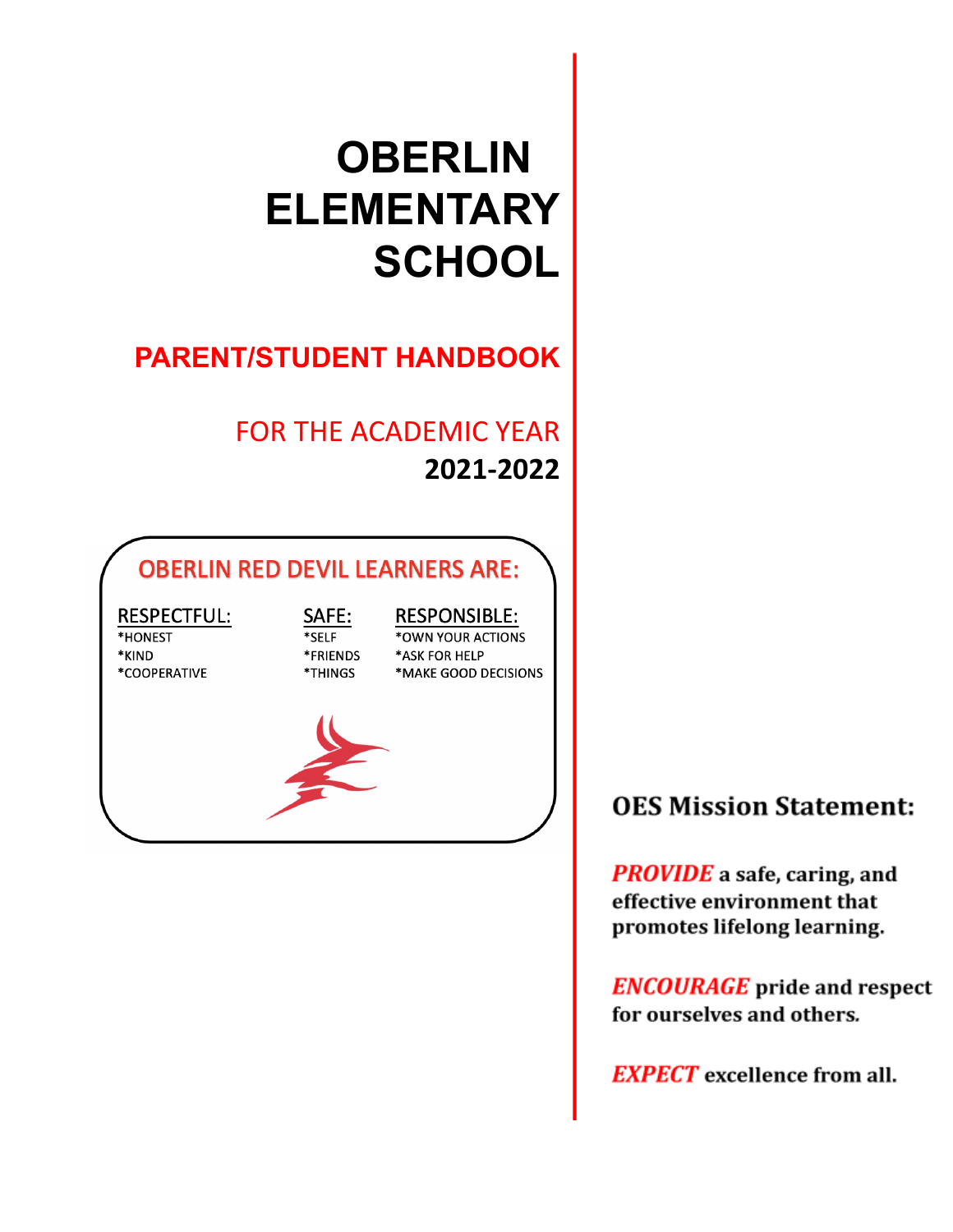#### **A Message from Principal Brandon Gehring**

Welcome Oberlin Elementary Students, Parents, and Community!

I want to extend my most sincere welcome back to Oberlin Elementary for the 2021-2022 school year. I am so grateful to be a part of this school and community, and I cannot wait to hopefully get off to a NORMAL start to our school year! There are some really new and exciting changes that my staff and I have made, and I am more than excited to get a chance to let our students experience these. I believe these changes will both challenge and empower our students with  $21<sup>st</sup>$  century skills necessary for future success.

With such a great staff, community, and students, I have no doubt that Oberlin Elementary will have an exceptional year. It is our goal to help all children become the best versions of themselves by growing academically, emotionally and socially while working in a fun and safe environment. We welcome everyone to be a part of this process, so please do not hesitate to reach out if you have any questions, concerns, or just want to chat! Again, I am very excited to start the year!

Sincerely,

Brondon

Brandon Gehring Oberlin Elementary School

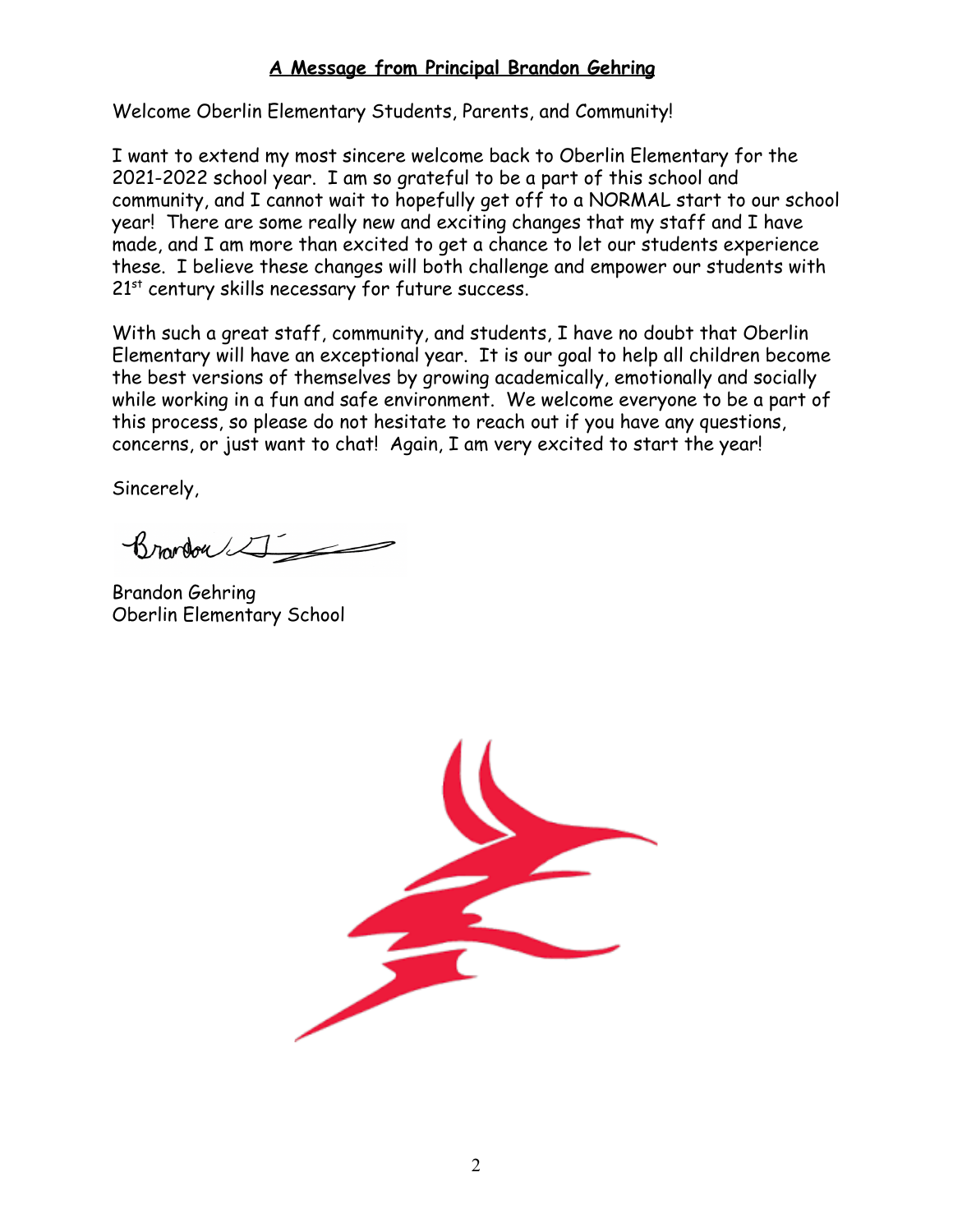#### OBERLIN ELEMENTARY SCHOOL

#### Mission Statement

*Provide* a safe, caring, and effective environment that promotes lifelong learning. *Encourage* pride and respect for ourselves and others. **Expect** excellence from all!

#### Student Exit Outcomes

All students will demonstrate the acquisition and application of academic and technical skills.

All students will understand and accept the responsibility of citizenship in a democratic society.

All students will exhibit independent and cooperative thinking and problem-solving skills in academic and life situations.

All students will demonstrate their effectiveness in sending and receiving oral and written communication with a wide variety of purposes and audiences.

All students will realize the value of continued learning to meet career and personal goals in a changing society.

All students will develop an appreciation of creative and recreational opportunities for the enhancement of life.

All students will acquire the knowledge and skills necessary to maintain mental, emotional and physical well-being.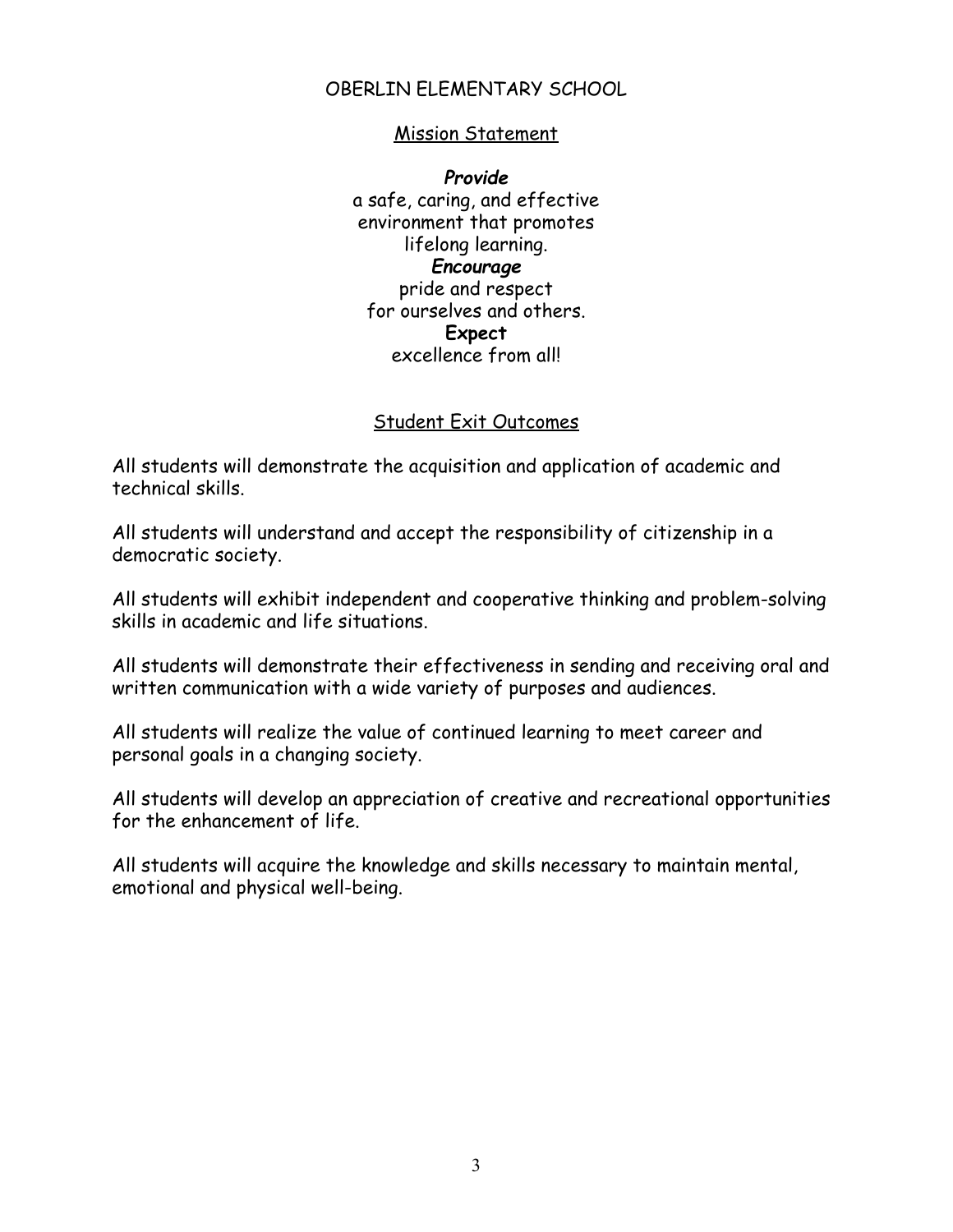#### OFFICE OF CIVIL RIGHTS/VOCATIONAL EDUCATION GUIDELINES

#### Civil Rights Comprehensive Notification for **Oberlin Unified School District No. 294**.

In compliance with the Executive Order 11246; Title II of the Education Amendments of 1976; Title VI of the Civil Rights act of 1964, as amended by the Equal Employment Opportunity Act of 1972; Title IX Regulation Implementing Education Amendments of 1972; Section 504 of the Rehabilitation Act of 1973; and all other Federal, State, School rules, laws, regulations, and policies, the **Oberlin Unified School District No. 294** shall not discriminate on the basis of sex, race, color, national origin, or handicap in the educational programs or activities which it operates.

It is our intent to comply with both the letter and spirit of the law in making certain that discrimination does not exist in its policies, regulations, and operations. Grievance procedures for Title IX and Section 504 have been established for students, their parents, and employees who feel discrimination has been shown by the local education agency.

Specific complaints of alleged discrimination under Title IX (sex) and Section 504 (handicap) should be referred to:

Dr. Joel Applegate Lacey Tally

Title IX Coordinator Section 504 Coordinators Superintendent Guidance Counselor 131 E. Commercial 605 E. Commercial Oberlin, KS 67749 Oberlin, KS 67749 (785) 475-3805 (785) 475-2231

> Sheila Jansonius Guidance Counselor 201 W. Ash Oberlin, KS 67749 (785) 475-2122

Title VI, Title IX, and Section 504 complaints may also be filed with the Regional Office for Civil Rights. Address correspondence to: U.S. Department of Education, Region VII Office for Civil Rights 10220 N. Executive Hills Blvd. Kansas City, MO 64153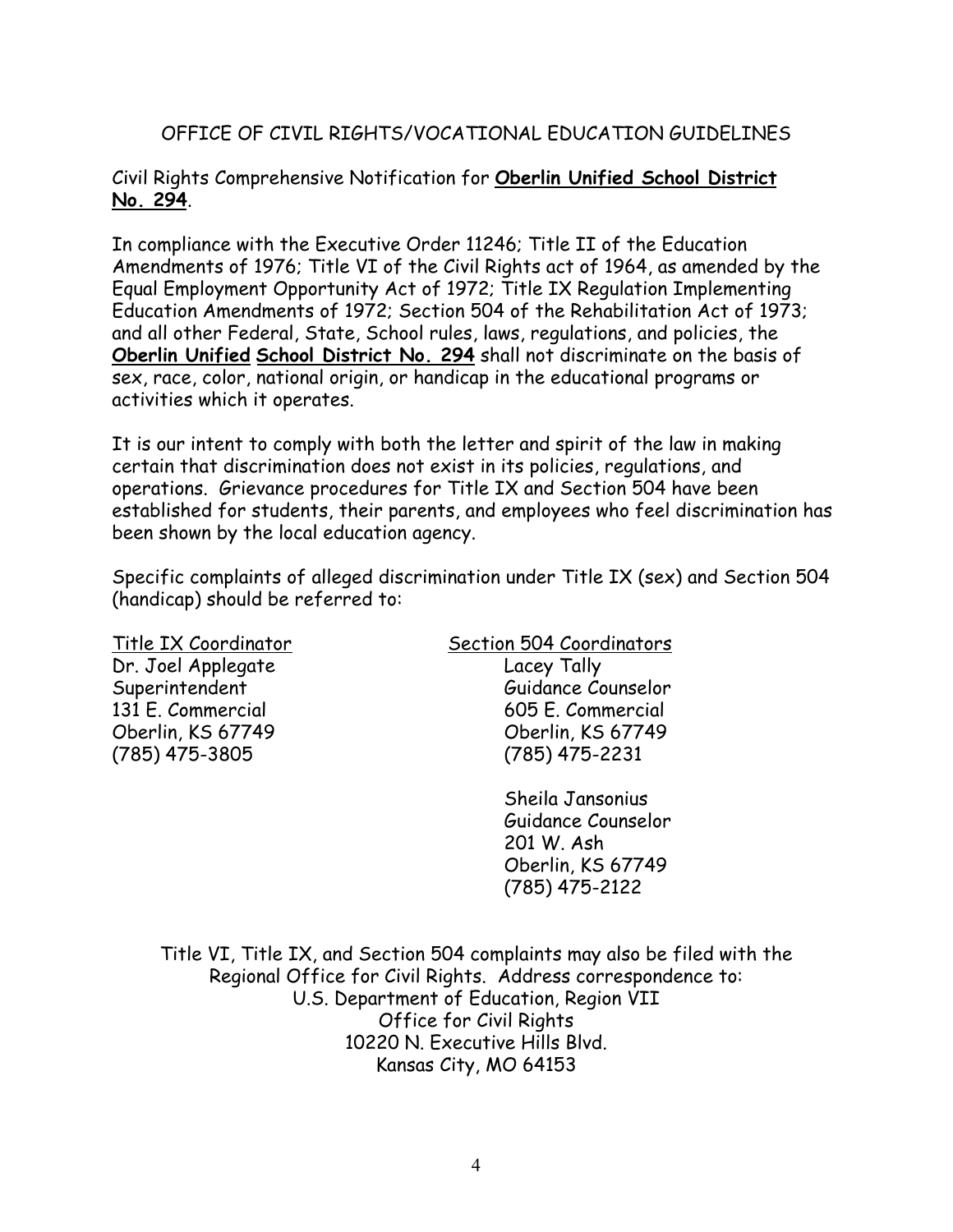#### NOTICE TO PARENTS AND STUDENTS OF RIGHTS UNDER THE FAMILY EDUCATIONAL RIGHTS AND PRIVACY ACT (FERPA)

Under the provisions of the Family Educational Rights and Privacy Act (FERPA), parents of students and eligible students (those who are 18 or older) are afforded various rights with regard to educational records, which are kept and maintained by USD #294. In accordance with FERPA, you are required to be notified of those rights which include:

- 1. The right to review and inspect all of your educational records, except those who are specifically exempted.
- 2. The right to prevent disclosure of personally identifiable information contained in your educational records to other persons with certain limited exceptions. Disclosure of information from your educational records to other persons will occur only if:

(A)We have prior written consent for disclosure.

- (B)The information is considered "directory information" and you have not objected to the release of such information; or
- (C) Disclosure without consent is permitted by law.
- 3. The right to request that your educational records be amended if you believe that the records are misleading, inaccurate, or otherwise in violation of your rights. This right includes the right to request a hearing at which you may present evidence to show why the record should be changed if your request for an amendment to your records is denied in the first instance.
- 4. The right to file a complaint with the Family Policy and Regulations Office at the U.S. Department of Education if you believe that USD #294 has failed to comply with FERPA's requirements. The address of this office is: 400 Maryland Avenue SW, MES, Room 4074, Washington, D.C. 20202.

You have the right to obtain a copy of USD #294's policies for complying with FERPA. A copy may be obtained from: Dr. Joel Applegate, 131 East Commercial, Oberlin, KS 67749.

For purposes of FERPA, USD #294 has designated certain information contained in educational records as directory information, which may be disclosed for any purpose without your consent. The following information is considered directory information: name, address, telephone number, date and place of birth, participation in officially recognized activities and sports, weight and height of members of athletic teams, dates of attendance, degrees and awards received, the most recent previously attended school, class designation, major field of study, and photographs.

You have the right to refuse to permit the designation of any or all of the above information as directory information. If you refuse, you must file written notification to this effect to: USD #294, 131 East Commercial, Oberlin, KS 67749. If a refusal is not filed, USD #294 assumes that there is no objection to the release of the directory information designated.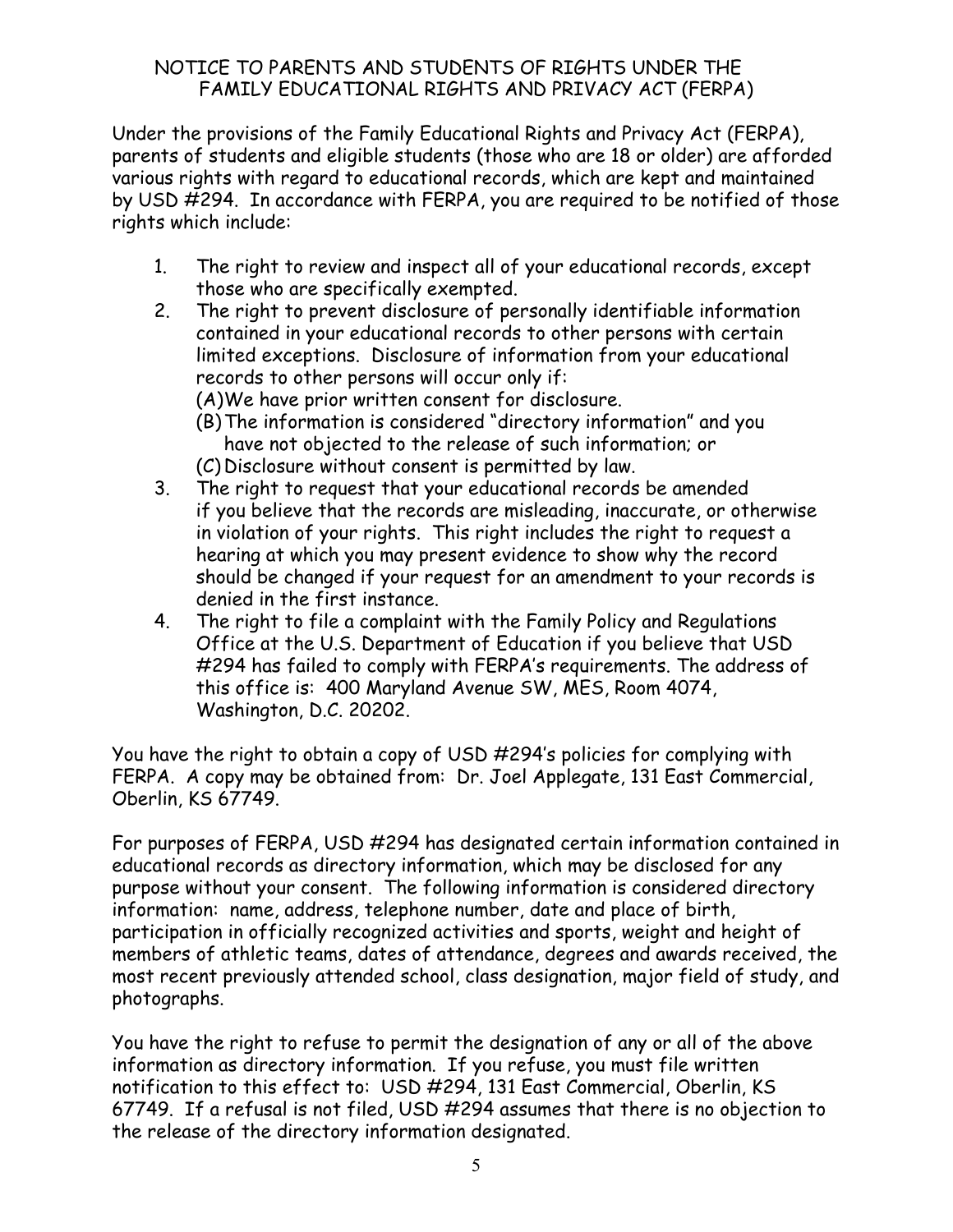#### TITLE I PROGRAM

Oberlin Elementary School is in the process of becoming a School Wide Title Program that will receive Federal funds to assist students in the areas of reading and math. Students qualify on the basis of their performance on State and standardized tests, by teacher referral, or by parent requests. Students cannot be placed in the program without parent permission. Any student who received Title I services has the right to receive instruction from a "Highly Qualified Teacher." Parents of Title I students not receiving instruction from a "Highly Qualified Teacher" for more than four weeks will be notified in writing by the school.

#### PARENT INVOLVEMENT POLICY

It is the policy of Oberlin Elementary School to make every effort in order to secure and maintain strong partnerships with all parents and guardians of children served by our school. Parent involvement is a strategy recommended by the Kansas State School Improvement and Accreditation Team; mandated by federal law in coordination with Title I funding, and supported by research findings as an integral part of student academic improvement.

At minimum, the following activities or services will be provided, through the support of Title I or other funding sources:

The school will disseminate at enrollment a Parent/School Compact that outlines the responsibilities of the school, the parent or guardian, and the student to promote student learning and interpersonal skills for lifelong success.

The school will hold two individual parent-teacher conferences each year in order to provide parents and guardians with information regarding their child's progress, as well as a Title I Parent Meeting for questions, recommendations on home-based learning strategies, issues regarding behavior, and health.

Above and beyond these activities, each Title I school has discretionary power to develop and implement additional activities that promote and encourage parent participation in home-based learning, school activities, volunteerism and school engagement.

#### NATIONAL SCHOOL LUNCH AND BREAKFAST PROGRAMS

Contact any office in USD #294 to obtain an application for the school lunch/breakfast program.

In accordance with Federal law and U.S. Department of Agriculture policy, this institution is prohibited from discrimination on the basis of race, color, national origin, sex, age or disability.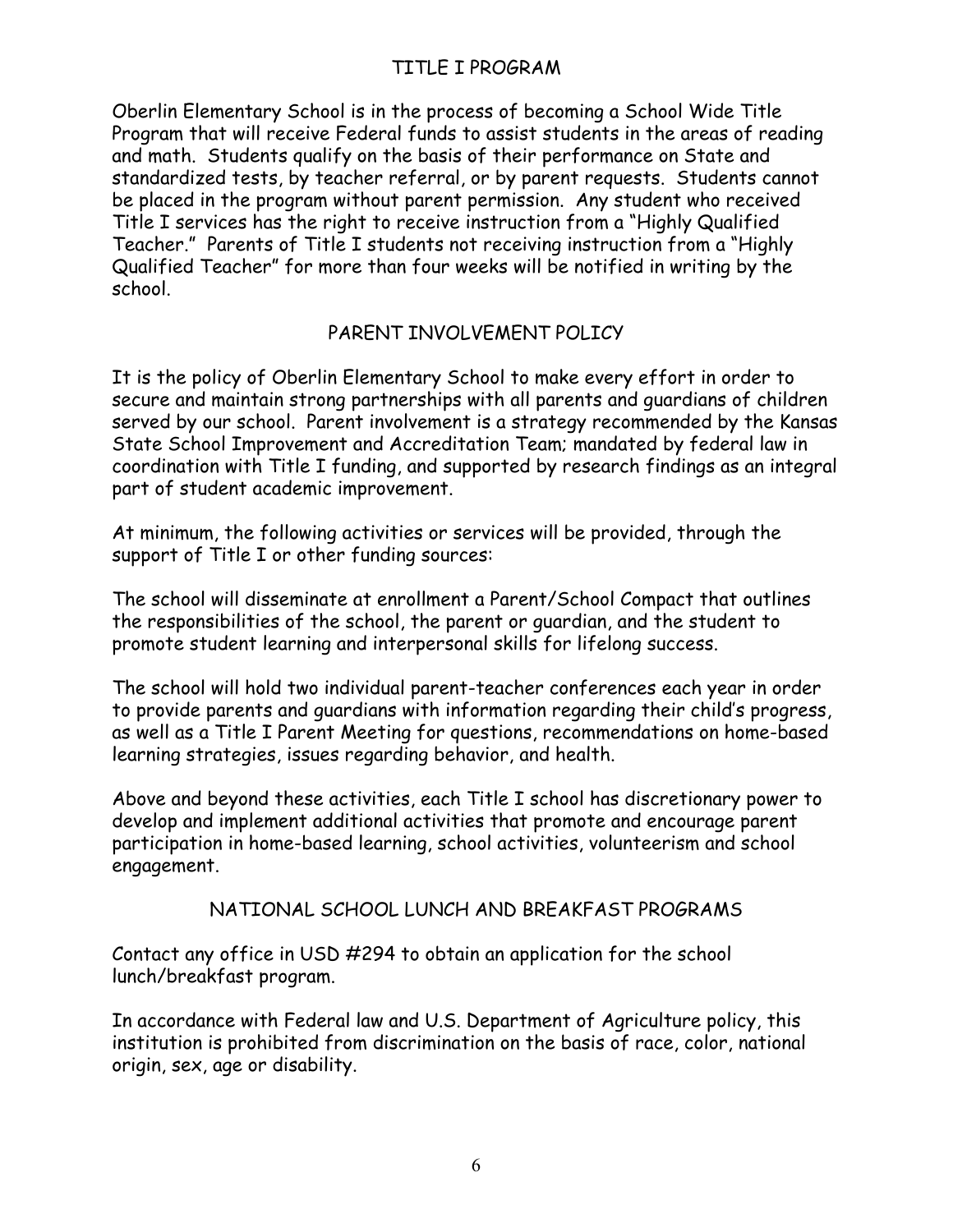To file a complaint of discrimination, write USDA, Director, Office of Civil Rights, Room 326-W, Whitten Building, 1400 Independence Avenue, SW, Washington, D.C. 20250-94110 or call (202) 720-5964 (voice and TEDD). USDA is an equal opportunity provider and employer.

# SPECIAL DIETARY NEEDS

Federal regulations require the school to receive written instructions from an appropriate medical authority before the school can modify your student's meals. Each school year, a recognized medical authority must complete a medical statement form to document your student's current special dietary needs.

For assistance or to obtain a form, call the school office.

### SCHOOL LUNCH PLAN

#### The purpose of this plan is:

- \* All children will be allowed to eat both breakfast and lunch for free for this upcoming school year.
- \* We will highly recommend all families fill out the Household Economic Survey which generates additional funding for our local educational programs during enrollment.

# WELLNESS POLICY

Unified School District 294-Oberlin is committed to providing school environments that promote and protect children's health, well-being and ability to learn by supporting healthy eating and physical activity. Therefore, it is the policy of Unified School District 294-Oberlin that:

- \* Wellness guidelines will be implemented as specified in the Kansas State Department of Education's Wellness Policy Report for each school level.
- \* Students, parents, teachers, food service professionals, health professionals and other interested community members will be engaged in developing, implementing, monitoring and reviewing districtwide nutrition and physical activity policies.
- \* All students in grades K-12 will have opportunities, support and encouragement to be physically active on a regular basis.
- \* Foods and beverages sold or served at school will meet the nutrition recommendations of the *U.S. Dietary Guidelines for Americans*.
- \* Qualified child nutrition professionals will provide students with access to a variety of affordable, nutritious, and appealing foods that meet the health and nutrition needs of students.
- \* Students will be provided with adequate time to eat in settings that are clean, safe, and pleasant.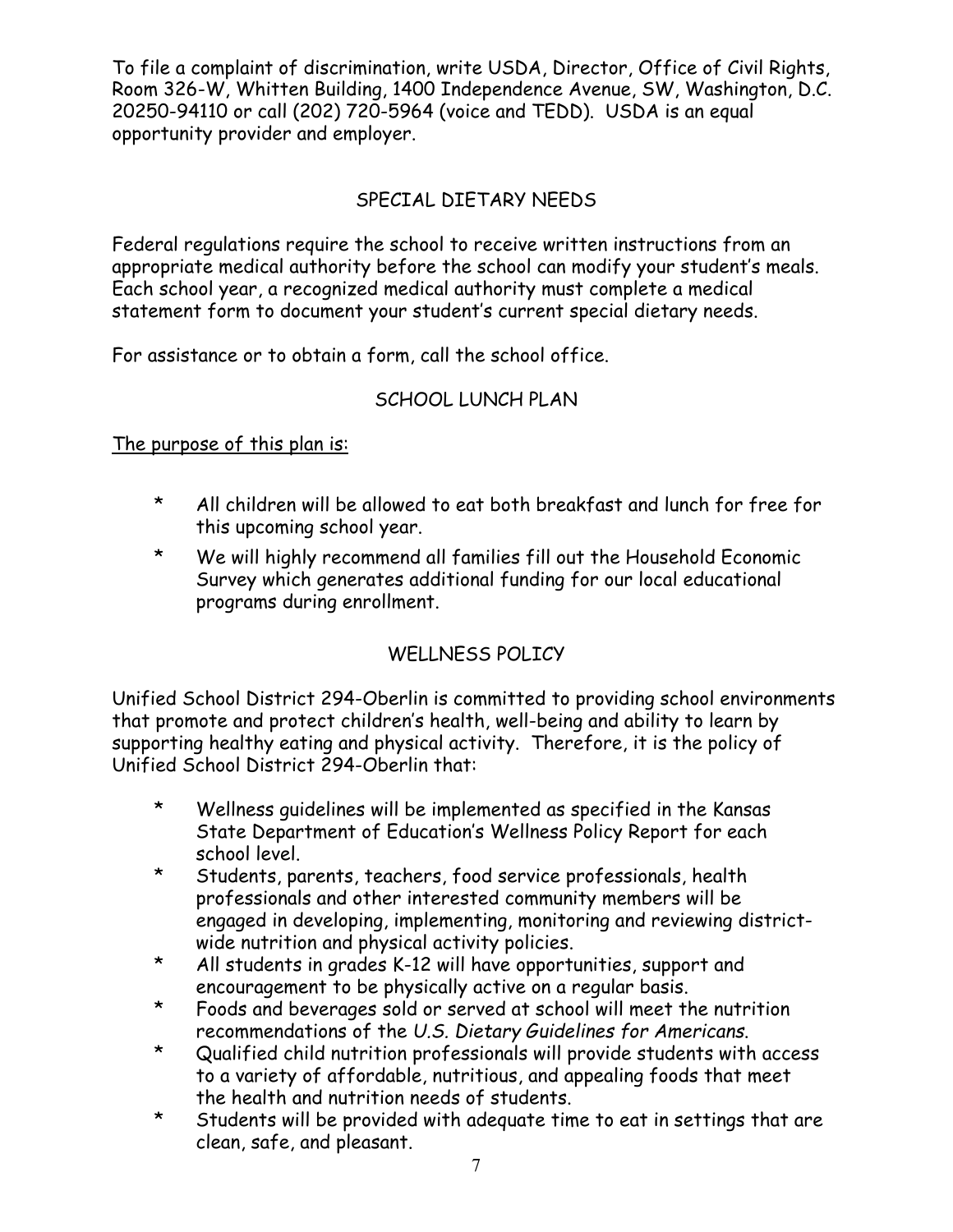- \* To the maximum extent practicable, all schools in our district will participate in available federal school nutrition programs.
- \* Schools will provide nutrition education and physical education to foster lifelong habits of healthy eating and physical activity, and will establish linkages between health education, school nutrition programs and related community services.

### SCHOOL ANNOUNCEMENTS

USD #294 will be using Power Announcements to notify parents of school closings or changes in the normal school day. Parents may sign up for e-mail, text, or voice messages. Log in to Power School to set up your Power Announcement information or contact the OES Office.

#### EARLY DISMISSAL POLICY

In the case of inclement weather during the school day, District 294 may dismiss students from school early. Notification will be sent out to parents at least two hours ahead of dismissal in these situations. Any parents unable to pick up their child are responsible for notifying the office. A staff member will be available for supervision in the case of emergencies until regular release time.

#### EMERGENCY PROCEDURES FOR USD #294

The schools in USD 294 have developed a Crisis Plan that is designed to minimize danger to anyone occupying a school should an emergency occur. Our main objective is to care for the health and welfare of your children in the event of a crisis.

In most emergencies your children will remain and be cared for at the school he/she attends. In the rare event of an emergency affecting the school your child attends that prohibits re-entry to the building (such as broken gas or water main, a fire or toxic chemical spill) students will be transported via school transportation to a safe location.

**We ask that you follow this procedure if you hear of any school emergency:**

- **1. Turn on your radio or television. We will keep the media informed of any emergency.**
- **2. Please do not telephone the school. We have limited phone lines. These MUST be used to respond to the emergency.**
- **3. Please do not come to the school unless requested to pick up your child at school. Any emergency involving your child's school may mean emergency vehicles and workers must be able to get to the building. If the emergency necessitates relocation of staff and students, you will be informed via the media.**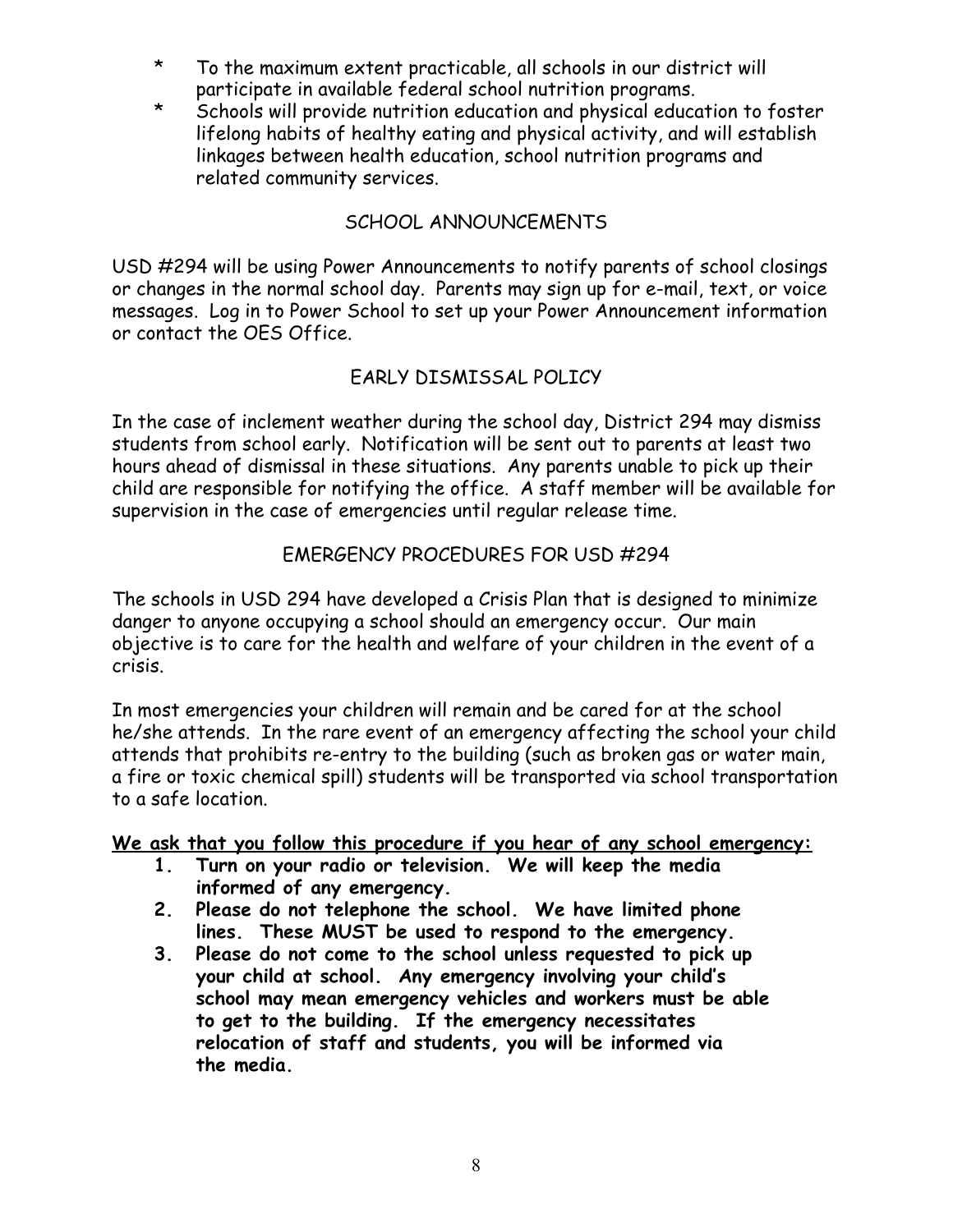In keeping with our crisis plan, the doors to the OES buildings will be locked at 8:30 a.m. each morning. The only door that will remain unlocked after 8:30 a.m. will be the middle door on the west side of the building.

We ask that everyone please check in at the OES Office and get a visitor's pass when entering the building for any reason.

#### BULLYING POLICY

#### **STAFF**

The board of education prohibits bullying in any form either by any student, staff member, or parent towards a student or by a student, staff member, or parent towards a staff member on or while using school property, in a school vehicle or at a school-sponsored activity or event. For the purposes of this policy, the term "bullying" shall have the meaning ascribed to it in Kansas law.

### **STUDENTS**

#### **Prohibition of Harassment, Intimidation, and Bullying**

Unified School District 294 is committed to a safe and civil educational environment for all students, employees, volunteers and patrons, free from harassment, intimidation or bullying. "Harassment, intimidation or bullying" means any intentional written, verbal, or physical act, including cyber bullying while on or off campus, when the intentional written, verbal, or physical act:

Physically harms a student or damages the student's property; or has the effect of substantially interfering with a student's education: or is severe, persistent, or so pervasive that it creates an intimidating or threatening educational environment; or has the effect of substantially disrupting the orderly operation of the school.

Nothing in this policy requires the affected student to possess a characteristic that is a perceived basis for the harassment, intimidation, or bullying, or other distinguishing characteristic.

Harassment, intimidation or bullying can take many forms including: slurs, rumors, jokes, innuendo's, demeaning comments, drawing cartoons, pranks, gestures, physical attacks, threats, excluding, or other written, oral or physical actions. "Intentional acts" refers to the individual's choice to engage in the act rather than the ultimate impact of the action(s).

This policy is not intended to prohibit expression of religious, philosophical, or political views, provided that the expression does not substantially disrupt the education environment. Many behaviors that do not rise to the level of harassment, intimidation, or bullying may still be prohibited by other district policies or building, classroom, or program rules.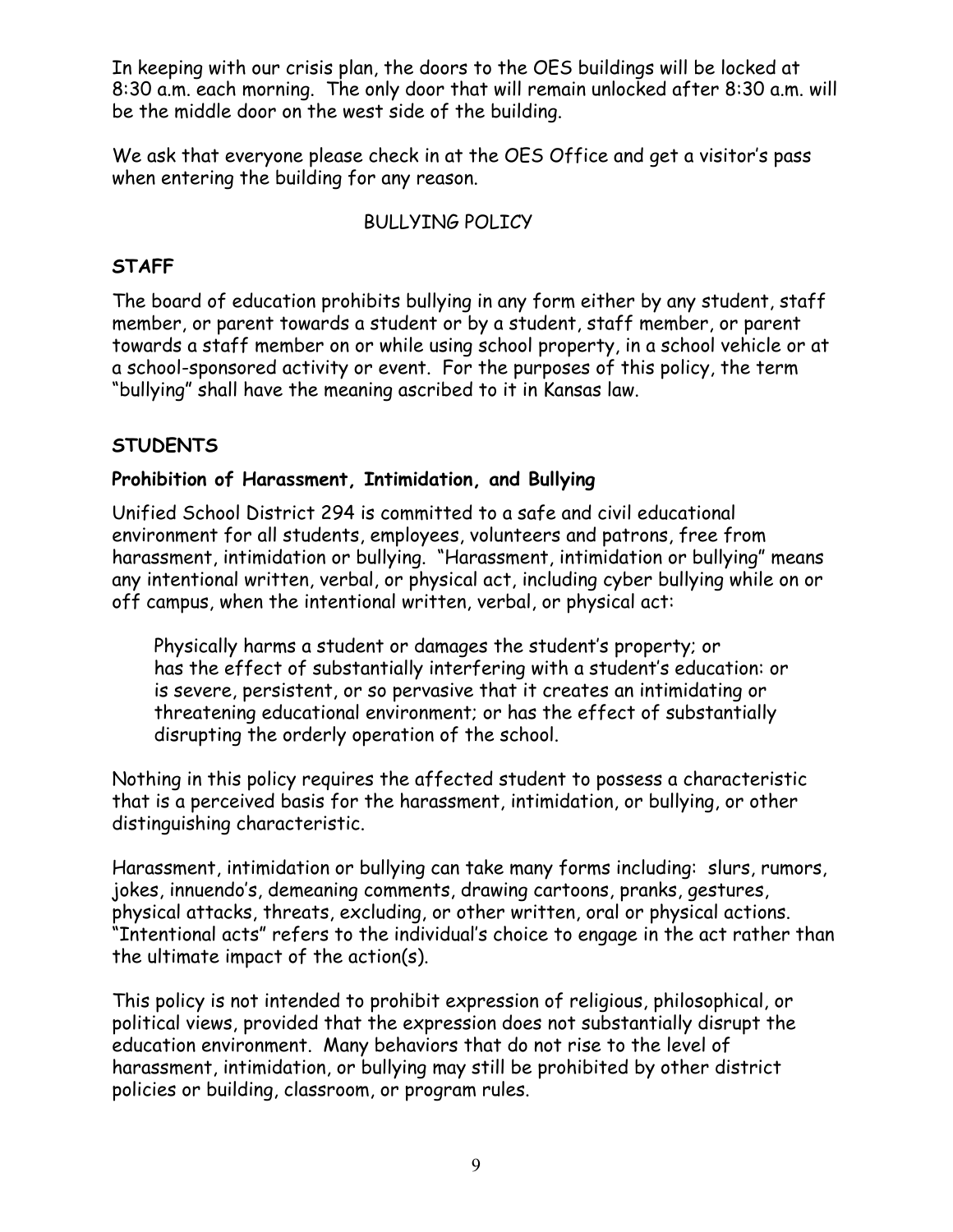Counseling, corrective discipline, and/or referral to law enforcement will be used to change the behavior of the perpetrator and remediate the impact on the victim. This includes appropriate intervention(s), restoration of a positive climate, and support for victims and others impacted by the violation. False reports or retaliation for harassment, intimidation or bullying also constitutes violations of this policy.

The Superintendent is authorized to direct the development and implementation of procedures addressing the elements of this policy, consistent with the complaint and investigation guidelines as adopted.

#### OES Faculty and Staff

| <u>Cooks</u>           | Aides               | Paraprofessionals     |
|------------------------|---------------------|-----------------------|
| <b>Vicki Versailes</b> | Leia Gallentine     | <b>Ashley Elliott</b> |
| Tina Hull              | Mickey Jantz        | Mickey Kreigh         |
| Pam Bremenkamp         | Kathy Dodder        | Glenda Middleswart    |
|                        |                     | Connie Miller         |
|                        |                     | Susan May             |
| <u>Custodians</u>      | Secretary           | Karla Wilson          |
| <b>Tammy Hawkins</b>   | Carla Depperschmidt | Shawn Baker           |
| Robin Eskew            |                     | Anna Larson           |
|                        |                     | Sarah Mathes          |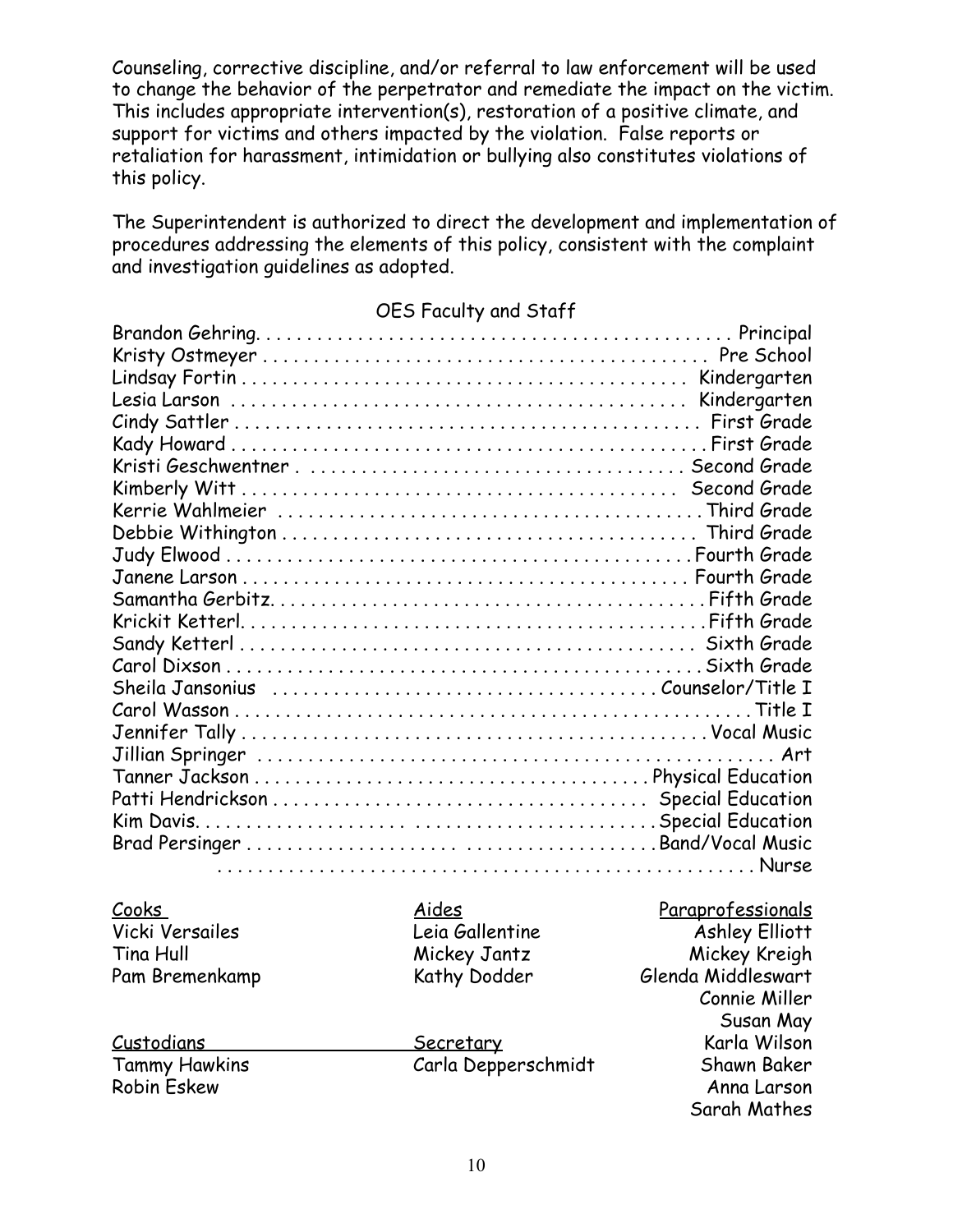#### GENERAL INFORMATION

#### ORGANIZATION

Oberlin Elementary School is composed of Grades Pre School-6. Grades K-6 school hours are from 8:10 a.m. to 3:40 p.m. Breakfast is served between 7:50 and 8:10 a.m. Grades K-1 eat lunch at 11:25 a.m. and return to class at 11:45 a.m. Grades 2-4 eat lunch at 11:50 and return to class at 12:10 p.m. Grades 5-6 eat lunch at 12:15 and return to class at 12:35. Morning Pre School hours are 8:10 to 11:40 a.m. Afternoon Pre School hours are 12:10 p.m. to 3:40 p.m. OES Office hours are 7:30 a.m. to 4:30 p.m.

| <u>SCHOOL FEES (per year)</u><br>Pre School Book Fee<br>Book Rental for Grades K-6<br>Instrumental Music Rental | \$10,00<br>\$25.00<br>\$50.00 |
|-----------------------------------------------------------------------------------------------------------------|-------------------------------|
| <b>MEAL FEES (per meal)</b><br><b>Fxtra Milk</b>                                                                | \$0.35                        |
| Breakfast<br>Grades K-6<br>Adults                                                                               | Free<br>\$2.40                |
| Lunch<br>Grades K-6<br>Adults                                                                                   | Free<br>\$3.90                |

#### ADMISSION REQUIREMENTS-Regular Ed.

Students will be tentatively enrolled.

Before starting class attendance a completed immunization record must be provided. A minimum of 1 day before entering is required in order to confirm the enrollment status and obtain additional records from the previous school and provide teachers with advanced notice of a new student.

#### Additional records:

Transcript or Withdrawal sheet with previous grades. Physical for athletic and activity participation. Health History-Includes medication, or health problems. Background information relating to special needs (behavior/discipline, "in good standing", attendance records, etc.) Special Education status if current I.E.P. is in place.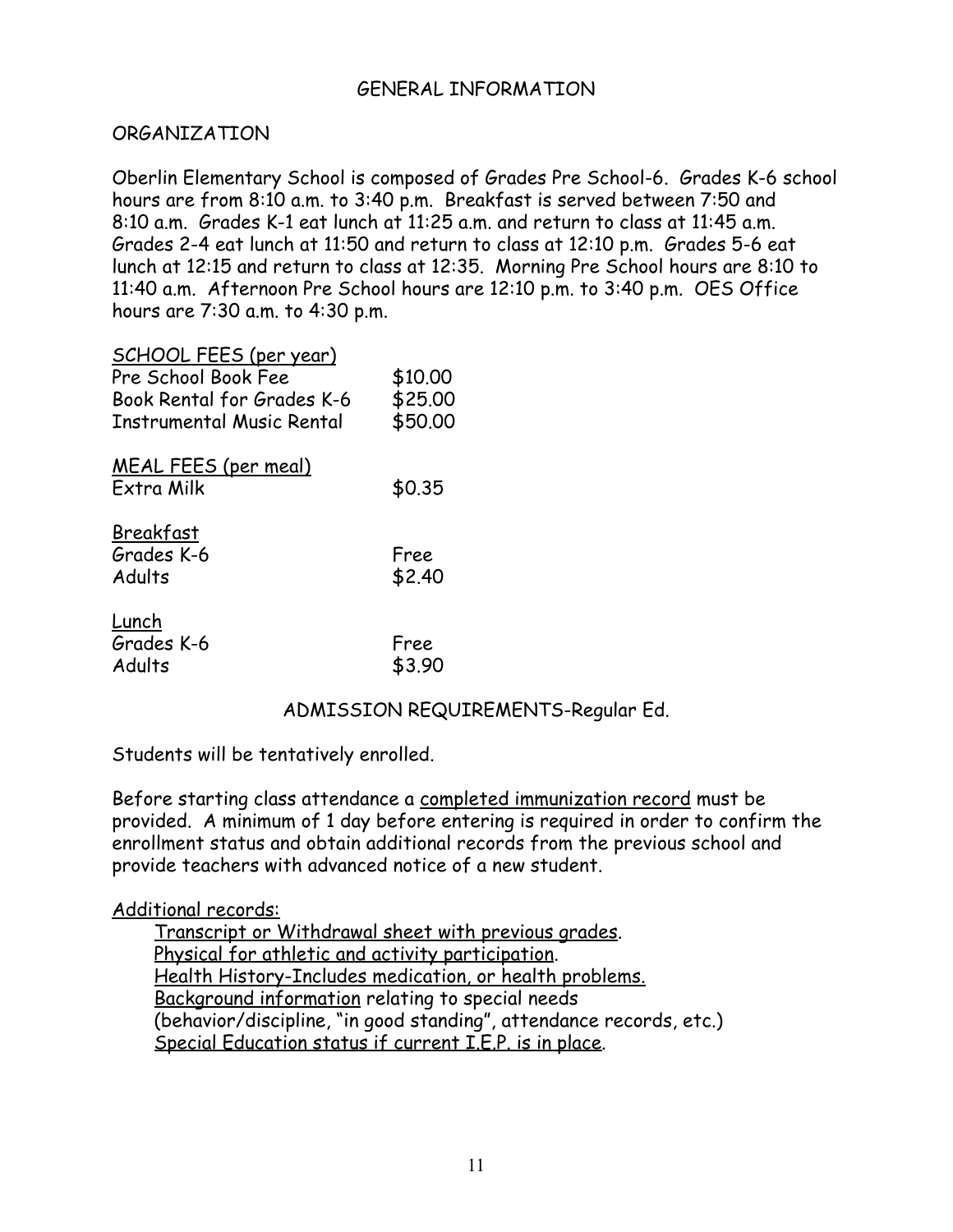#### FOSTER CARE STUDENTS

Refer to Policy JBCB foster care students in the USD 294 Policy Handbook.

#### AGE OF ENTRANCE TO SCHOOL

Any child who will attain the age of six years on or before September 1 of any school year shall be eligible to attend elementary grades in the school district in which the child resides. Any child who will attain the age of five years on or before August 31 of any school year shall be eligible to enter Kindergarten. U.S.D. 294 will abide with all of the provisions of 72-1107 (1982 SB 522 1).

#### SCHOOL ENTRANCE REQUIREMENTS

K.A.R. 28-1-20 defines immunizations required for any individual who attends school or early childhood programs operated by a school.

(http://www.kdheks.gov/immunize/schoolinfo.htm)

#### **\*Diphtheria, Tetanus, Pertussis (DTaP):**

5 doses required. Four doses acceptable if 4th dose is given at age 4 years or older. A single dose of **Tdap** is required at entry to 7th grade.

#### **\*Poliomyelitis (IPV/OPV):**

4 doses required. Three doses acceptable if 3rd dose was given after 4 years of age **and** at least 6 months elapsed since dose 2.

#### **\*Measles, Mumps, Rubella (MMR):**

2 doses required. One dose acceptable for children 4 years and under. **\*Meningococcal (Serogroup A,C,W,Y);**

2 doses required. Doses should be given at entry to 7th grade and 11th grade.

#### **\*Hepatitis A:**

2 doses required for children in 3rd grade and younger.

#### **\*Hepatitis B:**

3 doses required Pre School through grade 12.

#### **\*Varicella (chickenpox):**

2 doses required for grades K-12th, 1 dose required for children less than 5 years old. No doses required if history of varicella disease is documented by a licensed physician or county health nurse.

#### **Additional Requirements for Early Childhood:**

#### **\*Haemophilus Influenzae Type B (Hib):**

4 doses required for children less than 5 years of age in early childhood programs. Total doses needed for series completion is dependent on the age of the child when doses are given.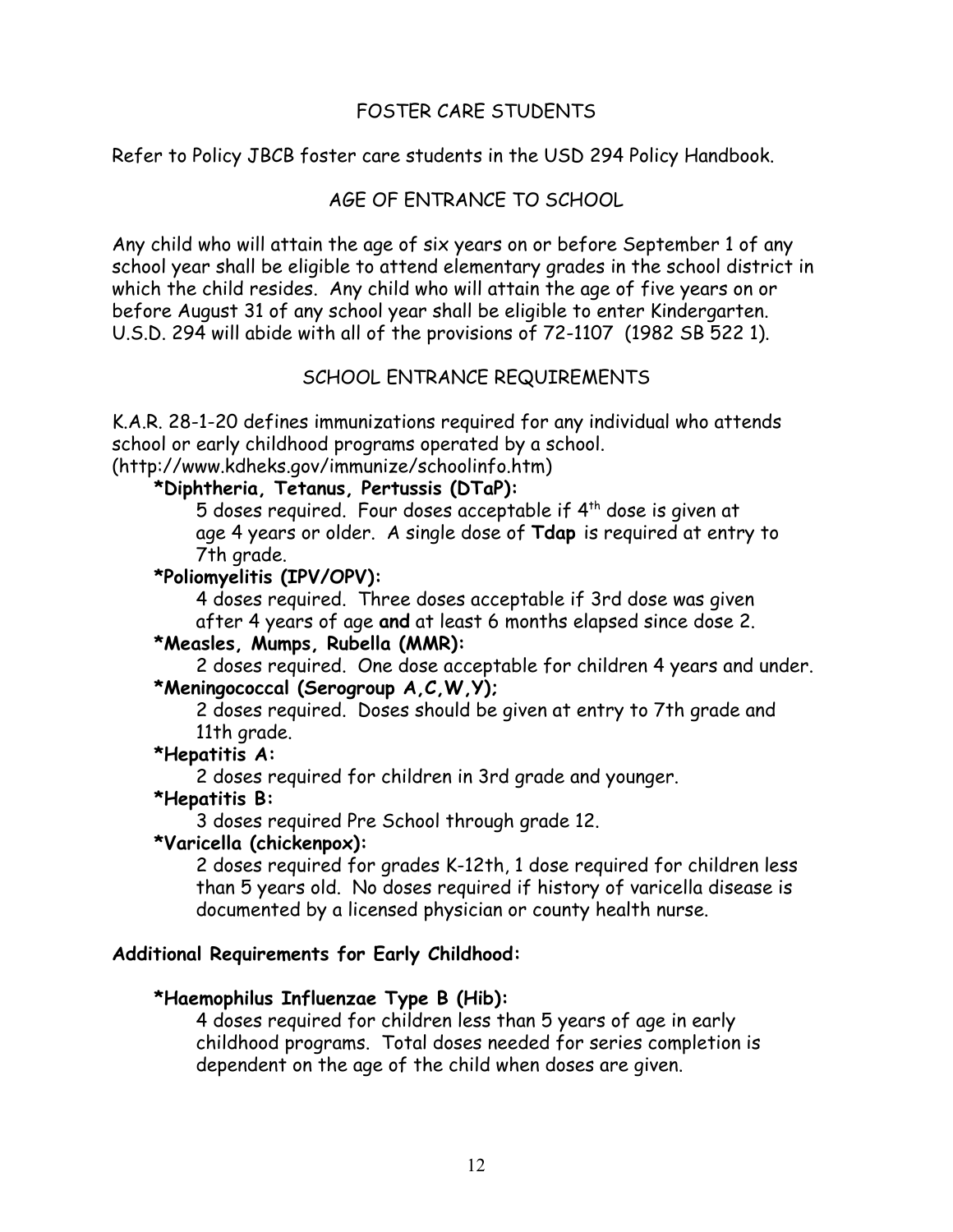#### **\*Pneumococcal Conjugate (PVC):**

4 doses required for children ages 4 years and younger in early childhood programs. Total doses needed dependent on the age of the child when doses are given.

The Decatur County Health Department at 902 W. Columbia can give these by appointment if you call 785-475-8118.

In accordance with Senate Bill 575 (KSA 72-5211), immunization law also requires that:

- 1. Medical exemptions are signed annually.
- 2. On or before May 15, the school shall notify the parents or guardians of the following school year's immunization requirements. Therefore, the 90 day notification period will be effective over the summer break and children will present current immunization histories before entering in the fall.
- 3. If a student transfers, records must transfer to the school to which the child transfers.
- 4. Schools shall utilize the reporting form adopted by the secretary for documenting immunization (Kansas Certificate of Immunization).

It is also required by Kansas that you present your child's birth certificate at the time of school entrance. If you do not have a copy of your child's birth certificate, you may obtain them by picking up a form in the OES Office or writing to the following address:

Kansas State Dept. of Health and Education Bureau of Vital Statistics Forbes Field Building 321 Topeka, KS 66620

For out of state residents, your State Department will have the same information.

Senate Bill 520, Child Health Assessment at School Entry states that:

On and after July 1, 1994, every pupil up to age 9 years who has not previously enrolled in any school in this state, prior to admission to and attendance in school, shall present to the appropriate school board the results of a health assessment. This assessment shall have been conducted within twelve months of school entry by a KDHE certified nurse or by a physician.

Vision and hearing Screenings will be provided by the school for Pre School, K, 1, 2,3, 5, 7, 9, 11, students on IEPs, and those with known hearing losses. Dental screenings will be done on all students. Screenings will be done in the month of September with follow-up screenings as needed throughout the year. Scoliosis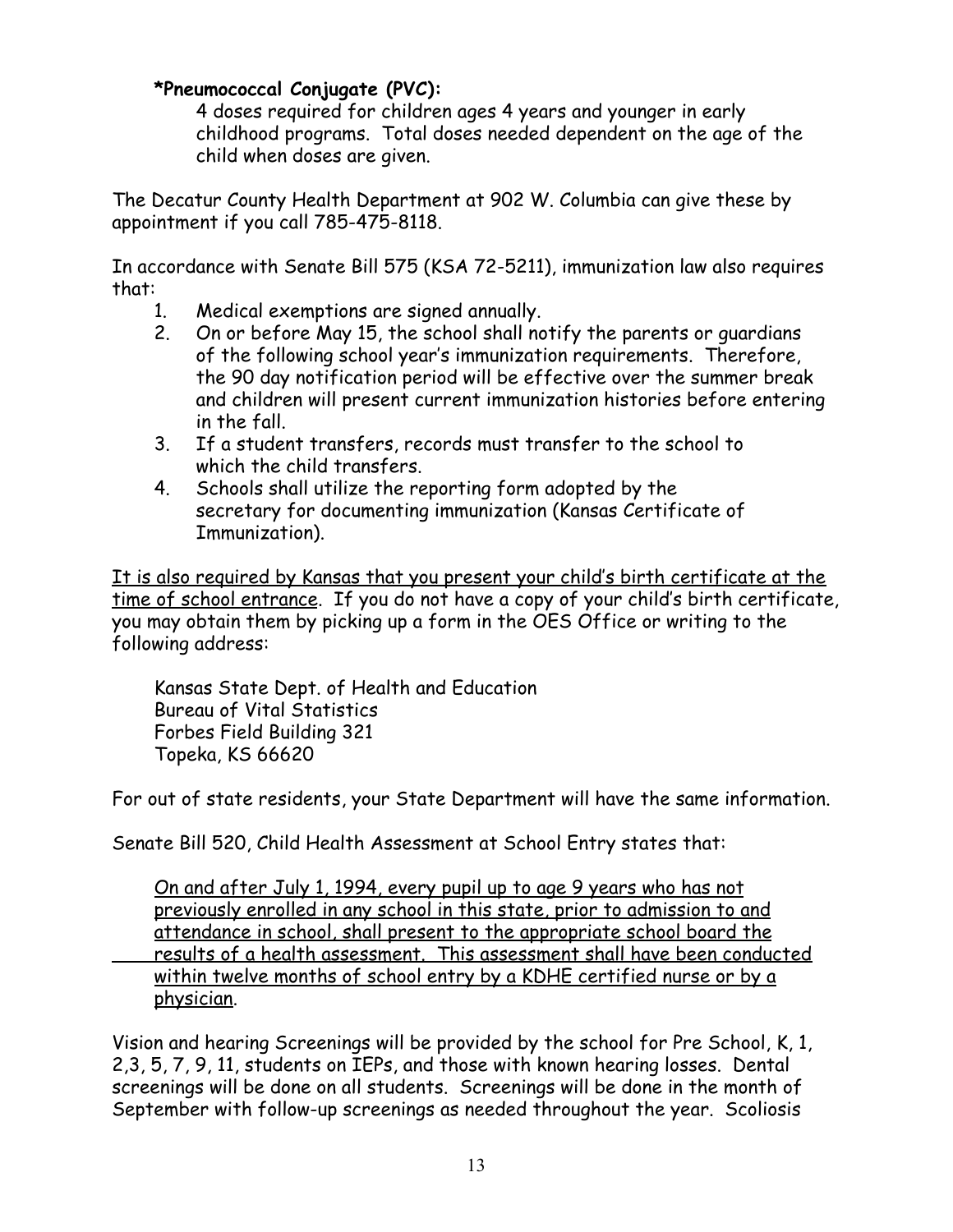screenings will be done on  $5<sup>th</sup>$ -6<sup>th</sup> grade in the spring. Parents will be notified with the students' grade card, unless otherwise indicated. If parents do not want their children tested they must send a signed written note.

#### USD #294 LICE PROCEDURE

- 1. When a student is identified as having living head lice the parents are required to come to the school to pick them up. That way the school nurse can visit with the parents about treatment and control of head lice.
- 2. The parents are given the handout "Dealing With Head Lice: A Practical Approach for Schools, Parents, and Communities" from the Kansas Department of Health and Environment.
- 3. The student may not return to school until they have been treated with an approved agent to kill living lice.
- 4. The student is screened upon returning to school and then re-checked approximately one week later.
- 5. All students in a classroom are screened for head lice once a case is discovered in that classroom.
- 6. All siblings of the infected child are screened for head lice.
- 7. Any student whose family refuses to follow the prescribed treatment will not be allowed back into school until the school nurse has screened the children for live lice. If the problem persists the school will report the incident to Social and Rehabilitation Services.
- 8. Students are allowed back into school with nits (Kansas reversed the "No Nit Policy" on June  $20<sup>th</sup> 2007$ ) as long as they have received the prescribed treatment. It is highly recommended that all nits be removed as quickly as possible as a part of healthy hygiene.

# STUDENT BECOMES ILL

At school, care is taken to see that your child does not remain in school when he/she becomes ill, shows signs of rash, sore throat, or has a temperature above 99.6. A member of the school staff will phone you when your child becomes ill. **Students should not return to school until they have been fever free for 24 hours without medication.**

**If an Oberlin Elementary student is unable to attend school because of illness, that student is prohibited from participating in any district activity on that day. A student should be in attendance at Oberlin Elementary school at least one half (1/2) of the school day prior to the activity that he/she intends to be a participant. This includes any absence other than a school sponsored activity.**

A teacher is on duty on the playground during school hours when children are on the playground. Every effort is made to avoid accidents at school. All minor injuries received at school will be treated from our first aid cabinet. However, should any serious accident occur or should the pupil become ill, we will notify the parents as soon as possible.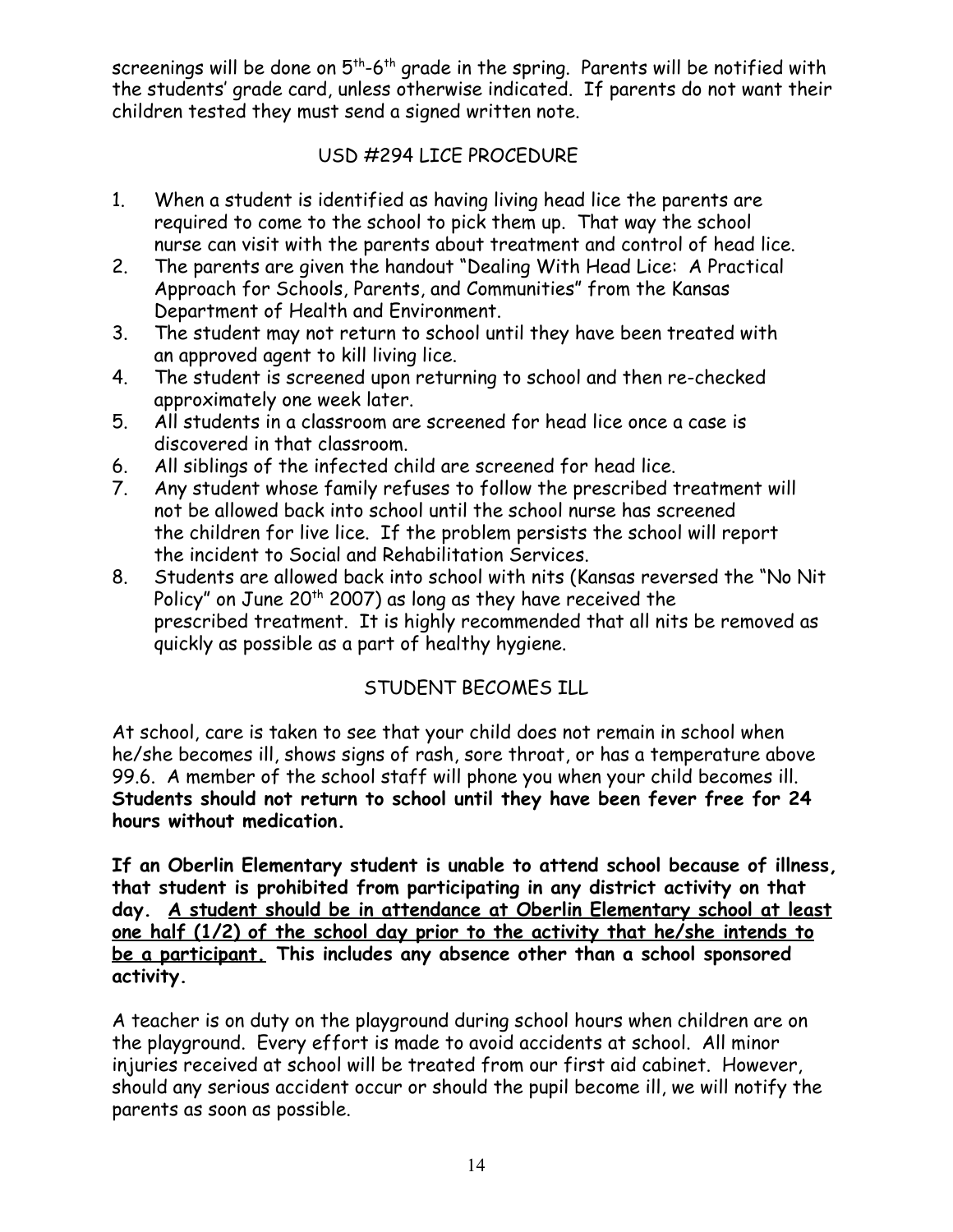#### MEDICATION AT SCHOOL

#### Supervision of medications

The supervision of oral medications shall be in strict compliance with the rules and regulations of the board as carried out by the district administrators.

Diagnosis and treatment of illness and the prescribing of drugs, medicines and nostrums are not the responsibility of the public schools and are not to be practiced by any school personnel, including school nurses, unless authorized hereunder. School personnel are advised that the Nurse Practice Act KSA 65-1113 et seq., as amended, makes it illegal for school nurses to administer medications and treatment that have not been prescribed by a medical person authorized to prescribe medication. The law under this statute also prohibits any acts of diagnosis.

It is the opinion of the State Board of Health, the State Department of Education, the Kansas School Health Advisory Council and the board, that the public school should never provide students with aspirin or other medication. The decision as to whether aspirin is needed is a form of diagnosis, and the dispensing or administration of aspirin or other unprescribed medications shall not be practiced by any school personnel, including school nurses.

In certain explained circumstances when medication is necessary in order that the student remain in school, the school may cooperate with parents in the supervision of medication that the student will use; but the medical person authorized to prescribe medication must send a written order to the building administrator who may supervise the administration of the medication or treatment, and the parents must submit a written request to the building administrator requesting the school's cooperation in such supervision and releasing the school district and personnel from liability.

Under the following rules, the supervision of medications by school personnel, including school nurses, is authorized:

School personnel shall not be required to be custodians of any medication except as required by a written order of a licensed medical person.

The medication shall be examined by the school employee administering the medication to determine in his/her judgment that it appears to be in the original container, to be properly labeled and to be properly authorized by the written order of a licensed medical person.

The building administrator may choose to discontinue the administration of medication provided that he has first notified the parents or medical person in advance of the date of such discontinuance with the reasons therefore.

The administration of any such authorized medication shall be logged and filed in the student's medical chart for future reference.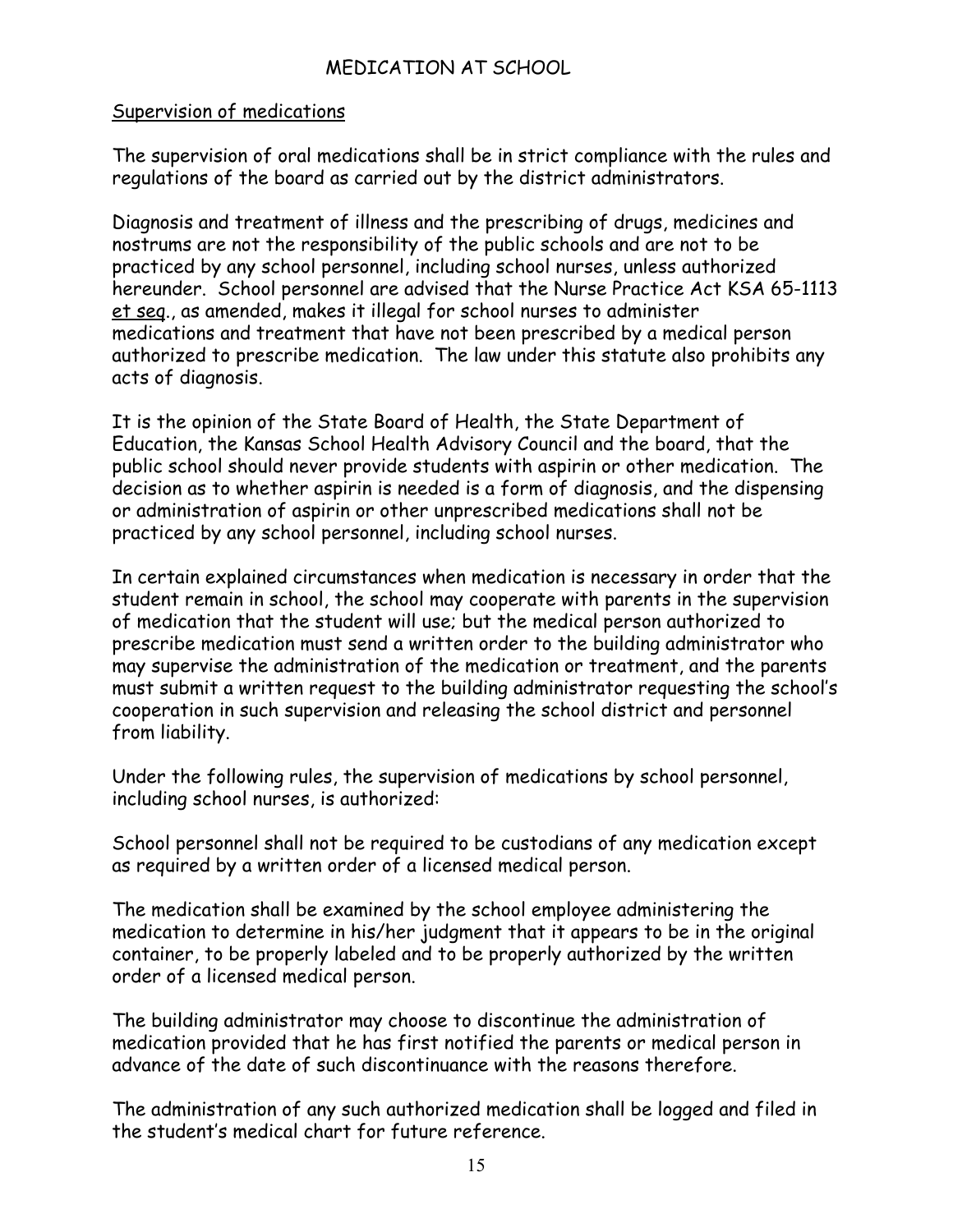In the administration of medication, the school employee shall not be deemed to have assumed to himself any other legal responsibility other than acting as a duly authorized employee of the school district.

#### Student Self-Administration of Medications

As used in this policy, medication means a medicine for the treatment of anaphylactic reactions or asthma which is prescribed by a physician licensed to practice medicine and surgery; a certified advanced registered nurse practitioner who has authority to prescribe drugs; or a licensed physician assistant who has authority to prescribe drugs pursuant to a written protocol with a responsible physician.

The self-administration of medication is allowed for students in grades K-6. To be eligible, a student shall meet all requirements of this policy. Parents/guardians shall submit a written statement from the student's health care provider which includes:

- The name and purpose of the medication.
- The prescribed dosage.
- The conditions under which the medication is to be self-administered. Any additional special circumstances under which the medication is to be administered.
- The length of time for which the medication is prescribed.
- A statement showing the student has been instructed on self-administration of the medication and is authorized to do so in school.

The parent or guardian of the student shall sign a statement acknowledging that the school incurs no liability for any injury resulting from the self-administration of medication and agreeing to indemnify and hold the school, and its employees and agents, harmless against any claims relating to the self-administration of such medication.

Forms for self-administration of medication are available at the OES office and a complete version of the district policy on medication is also available upon request.

#### ATTENDANCE

Tardies and Absences

#### Absences

When a student is absent from school, a phone call or written excuse is required from the parent(s)/guardian(s) informing the school office personnel of the reason for the absence. If no written or verbal excuse is received, an attempt shall be made to contact the parent or guardian to determine the reason for the absence.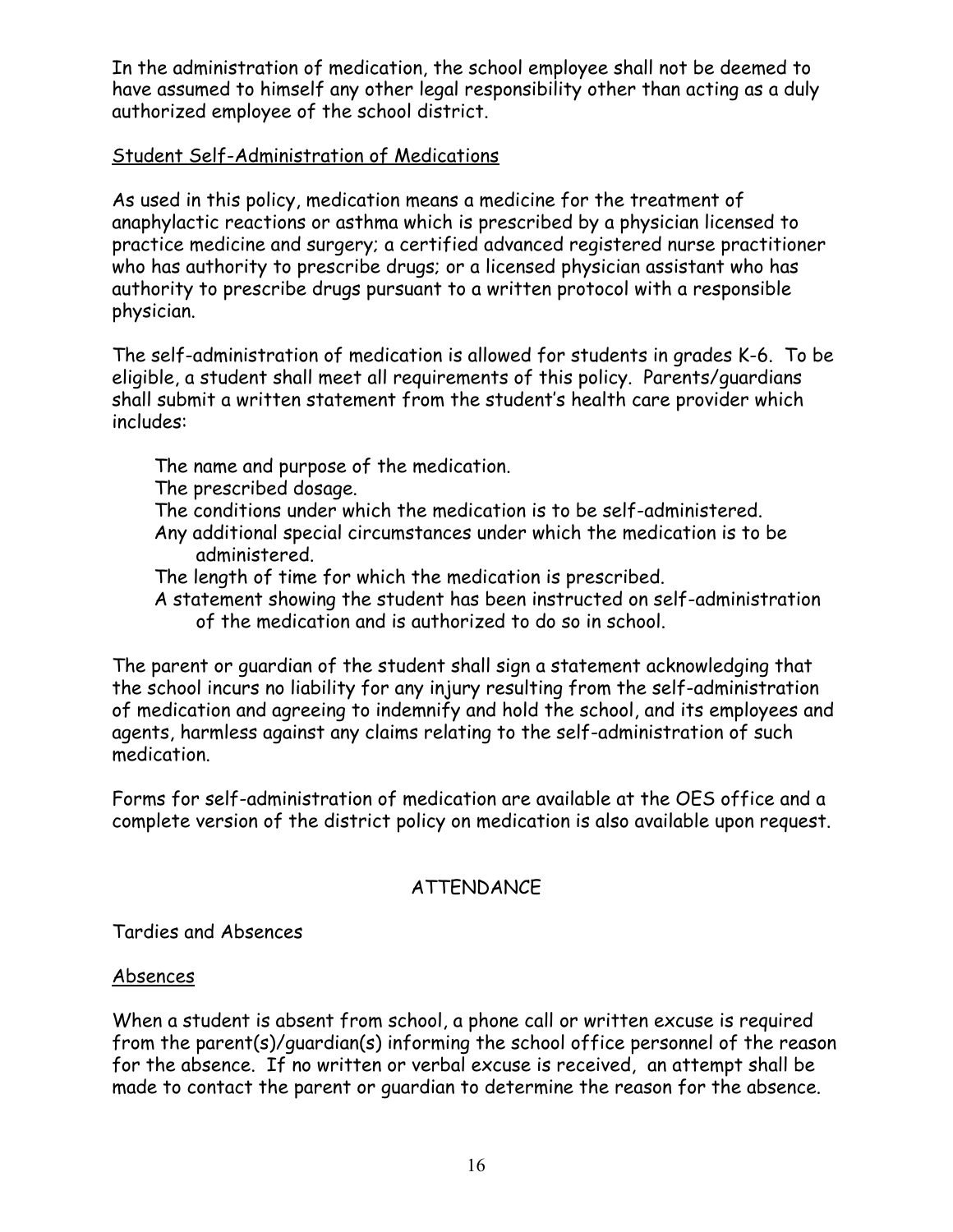The principal has been designated to determine the acceptability and validity of excuses presented by the parent(s) or the student.

It is the student's responsibility to obtain make-up assignments from teachers following an excused or unexcused absence. All make-up work and tests for a Level I Absence will be made up at a time agreed upon between the student and teacher. All make-up work and tests for a Level II Absence must be completed and turned in to the appropriate teacher(s) prior to the first day that the student is absent from school.

We will recognize the following three levels of absences.

#### Level I-Excused Absence

Absences caused by illness of the student, serious illness or death in the family, or some equally serious and unavoidable cause. In this case, work missed may be made up with full credit. All absences regardless of the cause will be recorded on the student's attendance record unless the student has been excused for some specific school activity. A parent/guardian should notify the school office by phone call or written note on the morning of the first day of the absence. All make-up work will be made up at a time agreed upon between the student and the teacher.

#### Level II-Excused Absence

All absences, except those described in Level I and Level III, which have been approved by the parent/guardian and the principal are Level II absences. Level II absences require the student to arrange with their teacher(s) as to how and when make-up work will be expected and received **PRIOR** to the absence. The classroom teacher holds the discretion as to the terms of this agreement.

#### Level III-Unexcused Absence

All absences or cuts in which the excuse is unsatisfactory and without knowledge, consent, or approval of the parent(s)/guardian(s) and school officials are Level III absences. No credit will be given for daily work or examinations missed while absent.

#### Significant Part Of A Day

If a student is absent one hour during the day, the student will be considered absent for 1/2 day. A student who is absent more than four hours of school time during a school day, is considered absent for the full day.

#### **TRUANCY**

Truancy is defined by state law. Every child who has reached the age of seven years and is under the age of sixteen years is required to attend continuously every school year. Students 13 and under shall be reported to the local office of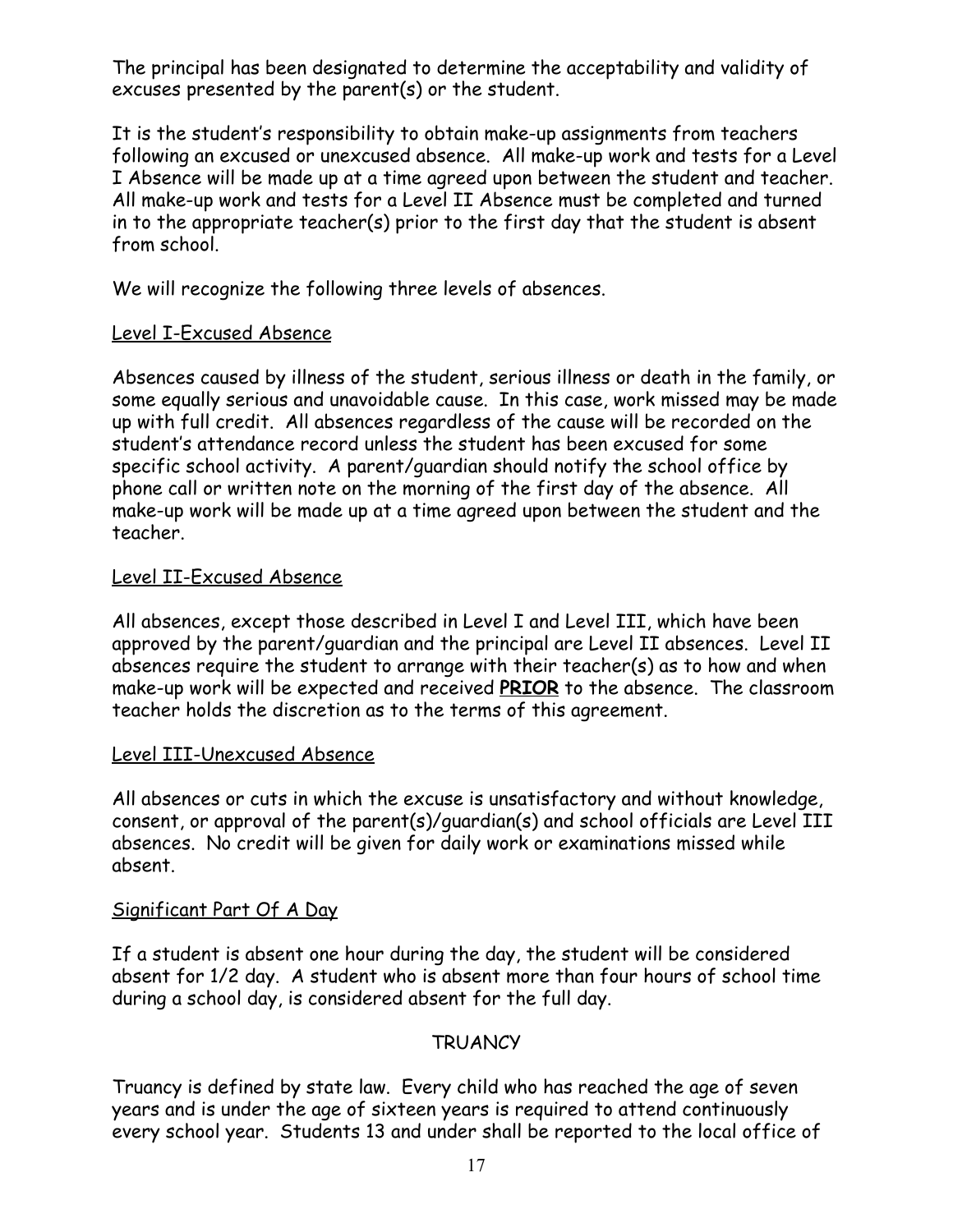Kansas Department for Children and Families (DCF), and students over 13 shall be reported to the county attorney if it is determined he/she is truant. Truancy is reported for 3 unexcused absences in a row, 5 unexcused absences in a semester, and/or 7 unexcused absences in a year. Parents will be notified by telephone (if possible) and mail.

#### **COUNSELOR**

The Oberlin Elementary School Counselor will have a "welcome" visit with all new students and also goes into the classrooms for regular scheduled lessons.

The Counselor is available to visit with students and/or parents. If you would like to make an appointment, please feel free to contact the office to set up an appointment.

# KINDERGARTEN GRADING SCALE

- S+ Does Exceptionally Well
- S Satisfactory
	- Good listeners, dependable, able to listen and follow directions. Able to do K skills on skill checklist with ease, spontaneous, and without hesitation. Student does his/her work carefully and neatly without disturbing others.
- S- Almost Satisfactory
- N Improvement Needed Poor listening skills, unable to follow directions, cannot see likenesses and differences in sound. The student needs help in his social and emotional development.
- Blank Not Yet Evaluated

# FIRST GRADE GRADING SCALE

- S Satisfactory (80-100%)
- S- (73-79%)
- Can successfully perform skill taught.
- N Needs Improvement (65-72%) Has not achieved skill taught. Further drill and time is needed to comprehend skill taught. Class activities and paperwork needs improvement.
- U Unsatisfactory (64% or below) Unsatisfactory work. Doesn't know the skill taught or comprehend. Doesn't work up to ability.
- Blank Satisfactory
- Shows Exceptional Effort
- X Area of concern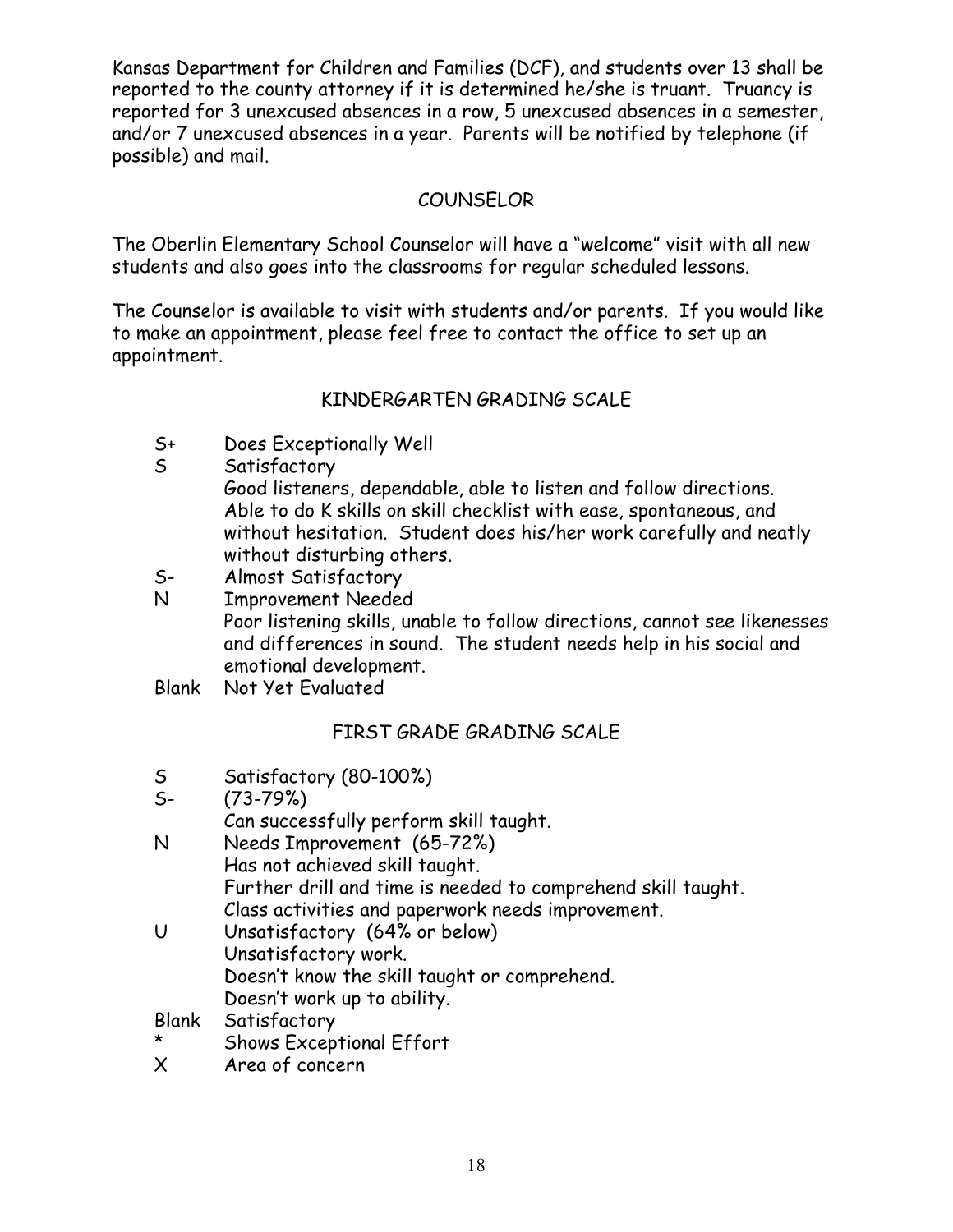#### SECOND GRADE GRADING SCALE

| 80-100%      | S.                              |                   |
|--------------|---------------------------------|-------------------|
| 73-79%       | $S-$                            |                   |
| $65 - 72%$   | N                               | Needs Improvement |
| 64% & Below  | U                               | Unsatisfactory    |
| <b>Blank</b> | Satisfactory                    |                   |
| $\star$      | <b>Shows Exceptional Effort</b> |                   |
| X            | Area of Concern                 |                   |

#### THIRD-SIXTH GRADES GRADING SCALE

| 93-100 |    | 73-76     |    |
|--------|----|-----------|----|
| 90-92  | А- | 70-72     | C- |
| 87-89  | B+ | $67 - 69$ | D+ |
| 83-86  | В  | 63-66     | D  |
| 80-82  | B- | $60 - 62$ | D- |
| 77-79  | C+ | 59-Below  | F  |

#### MIGHTY MORNING STARTS

School doors open at 7:30 a.m.. Students who are dropped off prior to this time will not be supervised until then. Mighty Mornings will allow the students to choose an activity they want to participate in when they arrive at school in the morning. The choices will be reading, coloring, walk and talk, board games, movie time, and makerspace. Reading and coloring will be in the library, walk and talk will be around the gym, board games will be on the stage, the movie will play in the music room, and makerspace is currently being created upstairs. If a student wishes to eat breakfast, he or she will be dismissed from their mighty morning room at 7:50 a.m. to the cafeteria. Students will be dismissed to classrooms at 8:00 to begin their school day, where school will begin at 8:10.

#### AFTER SCHOOL DISMISSAL PLAN

OES will dismiss daily at 3:40 p.m., at which time students will be escorted from the building to the bus area or released to walk home or be picked up. Parents are expected to wait outside of the building, as teachers will escort their classes out of the building at designated doorways. If you have more than one student attending OES, please talk with them about a plan for meeting up if they are to walk home. Please be sure to let your child's teacher know your plan for how your student will go home.

#### STAYING IN AFTER SCHOOL

If a student is to be "detained" after the regular dismissal time, the teacher/student is expected to notify the student's parent(s) or guardian(s). **NO STUDENT** will be detained longer than thirty minutes beyond the regular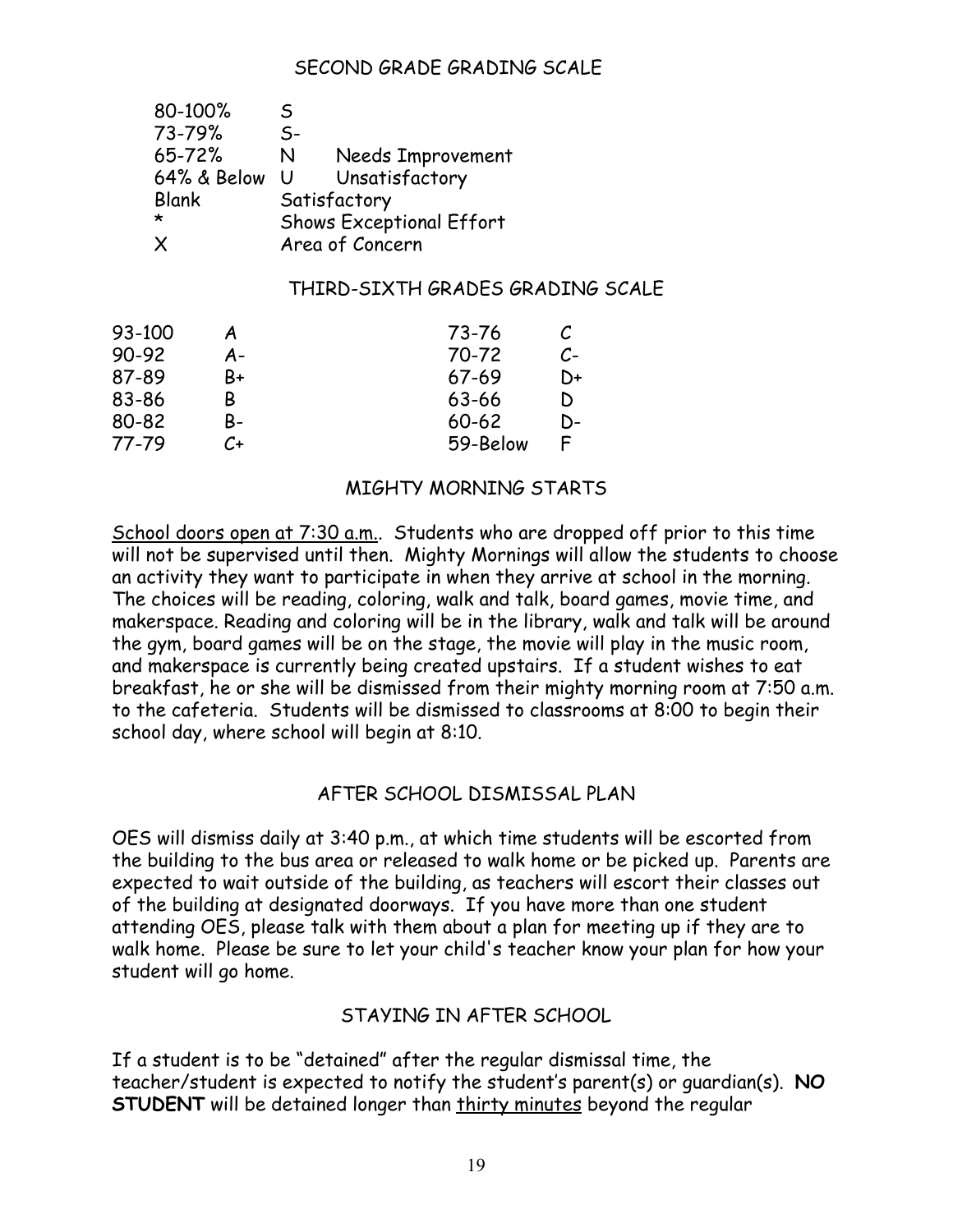dismissal. Parent(s) or guardian(s) of bus students will be notified at least twenty-four hours prior to their child being detained after school.

#### STUDENT DRESS

Each student is expected to be well groomed and neat at all times. Girls should not wear halter tops, blouses with open mid-sections, open weave mesh shirts, strapless or formal dresses to school or programs. Boys should not wear shirts with open mid-sections or open weave mesh shirts to school.

Shorts may be worn between April 1st and October 1st while school is in session. Shorts should be of a length that extends to at least three inches above the knee.

Imprinted T-Shirts and Hats are to contain NO profane or obscene language, language with sexual overtones, or words or symbols promoting alcohol, drugs or tobacco. No hats, scarves, bandannas, or similar headgear are to be worn in the building except for theme/dress-up days.

Students observed in violation of these expectations will be referred to the principal in order to determine the next steps. The principal will make final determinations as to what is considered a violation and how it is to be resolved.

Occasionally, classes will have dress-up, dress-down, and theme days (frontier dress for Kansas Day, etc.). Students are encouraged to participate.

Have your child dress appropriately for weather conditions.

Parents are encouraged to label clothing. Coats, gloves, etc. are often misplaced and are almost impossible to return if they are not labeled.

#### VISITING

We welcome adult visitors at any time and encourage parents to visit frequently and take an active part in the education of their child. You may arrange to visit during class time by contacting the principal who will assist in scheduling the visit with the classroom teacher(s). Once the visit has been arranged, please come to the office to be checked in prior to traveling to the classroom.

We encourage parents to leave small children at home since young children often distract both students and visitor. We also ask parents to avoid lengthy conferences with the teacher during such visits so that the teacher can conduct class as usual.

Students from other schools are not permitted to visit class with your child unless arrangements have been made with the principal. Visits should be limited to one hour.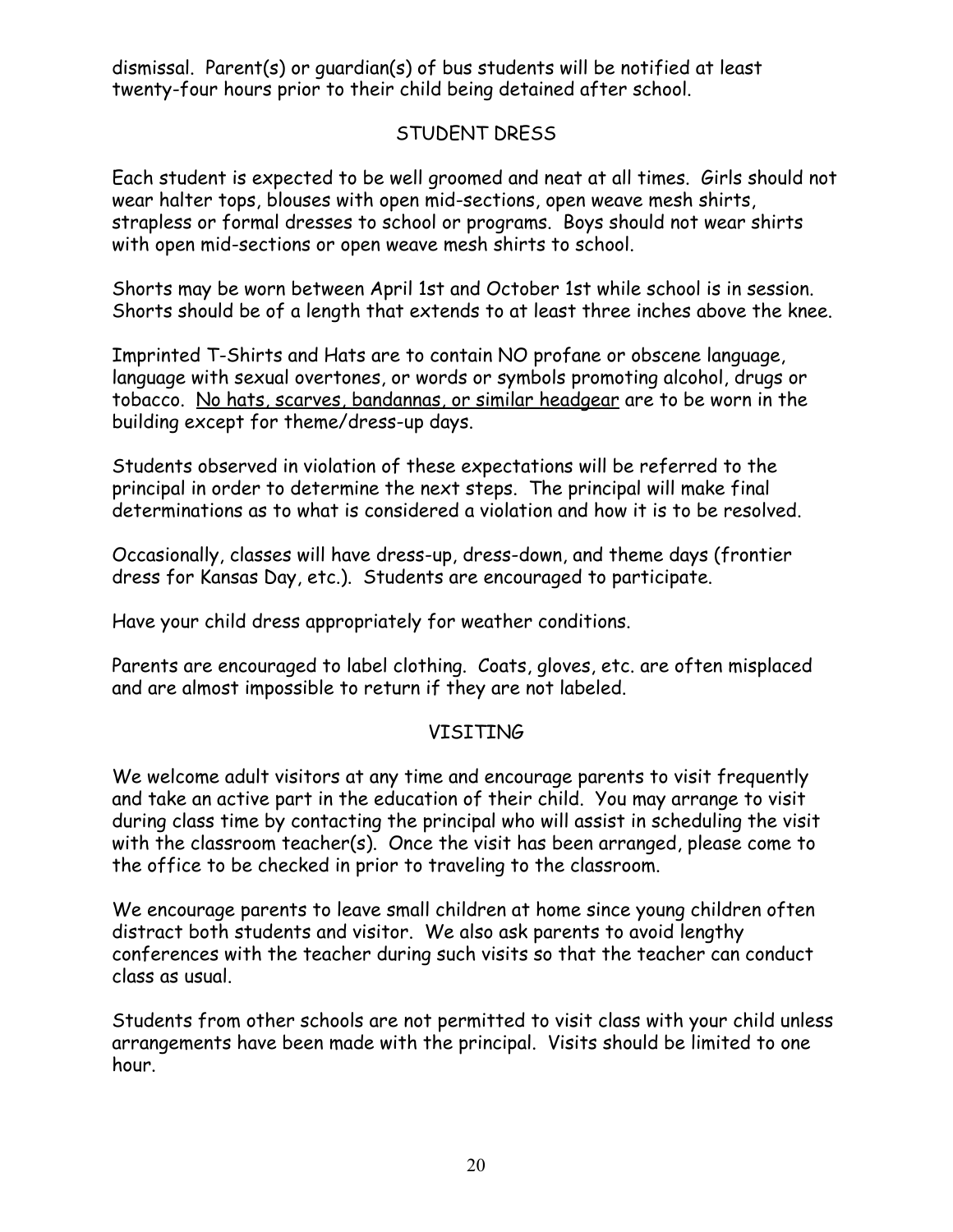#### PARENT-TEACHER CONFERENCES

Regularly scheduled parent/teacher conferences will be held at the end of the first and midterm of the third nine weeks. Additional conferences can be held at any time with the teacher and/or the principal by appointment.

#### COMPUTER PRIVACY/POLICY

Students shall have no expectation of privacy when using district e-mail or computer systems. E-mail messages shall be used only for approved educational purposes. Students must use appropriate language in all messages. Students are expected to use the system following guidelines approved by teachers or the administration. All students and their parent/guardian must sign the Acceptable Use Policy Form yearly.

Any e-mail, computer applications, information in district computers, or computer systems is subject to monitoring by the staff and/or administration. The school retains the right to duplicate any information created by students in a computer system or on any individual computer. Students who violate the rules relating to computer use, are subject to loss of access and disciplinary action up to and including suspension from school.

#### CELLULAR PHONES

Students: Students are not allowed to use personal cellular phones inside the school building or on the school grounds between 8:00 a.m. and 3:40 p.m. Cell phone usage in emergency situations is allowed with permission of the classroom teacher or other adult staff member.

Cell phones are strictly prohibited in restrooms and locker rooms both in USD #294 and any school at which we are visitors.

Students who intentionally create messages (picture, video, text, or voicemail) that violate the school's code of conduct (such as messages that are pornographic, threatening, rude, discriminatory, or meant to harass) will be subject to immediate disciplinary action and may be referred to the proper authorities for criminal violations.

USD #294 will not be responsible for lost or stolen cellular phones or accessories.

#### SEARCHES ON SCHOOL PROPERTY

Student lockers may be searched at any time. According to federal law, school lockers are the property of the school district. Student searches and vehicle searches are permitted under federal law if the school has reasonable suspicion to do a search. Any material found can be turned over to the police to be used as evidence. The school will conduct searches through the administration.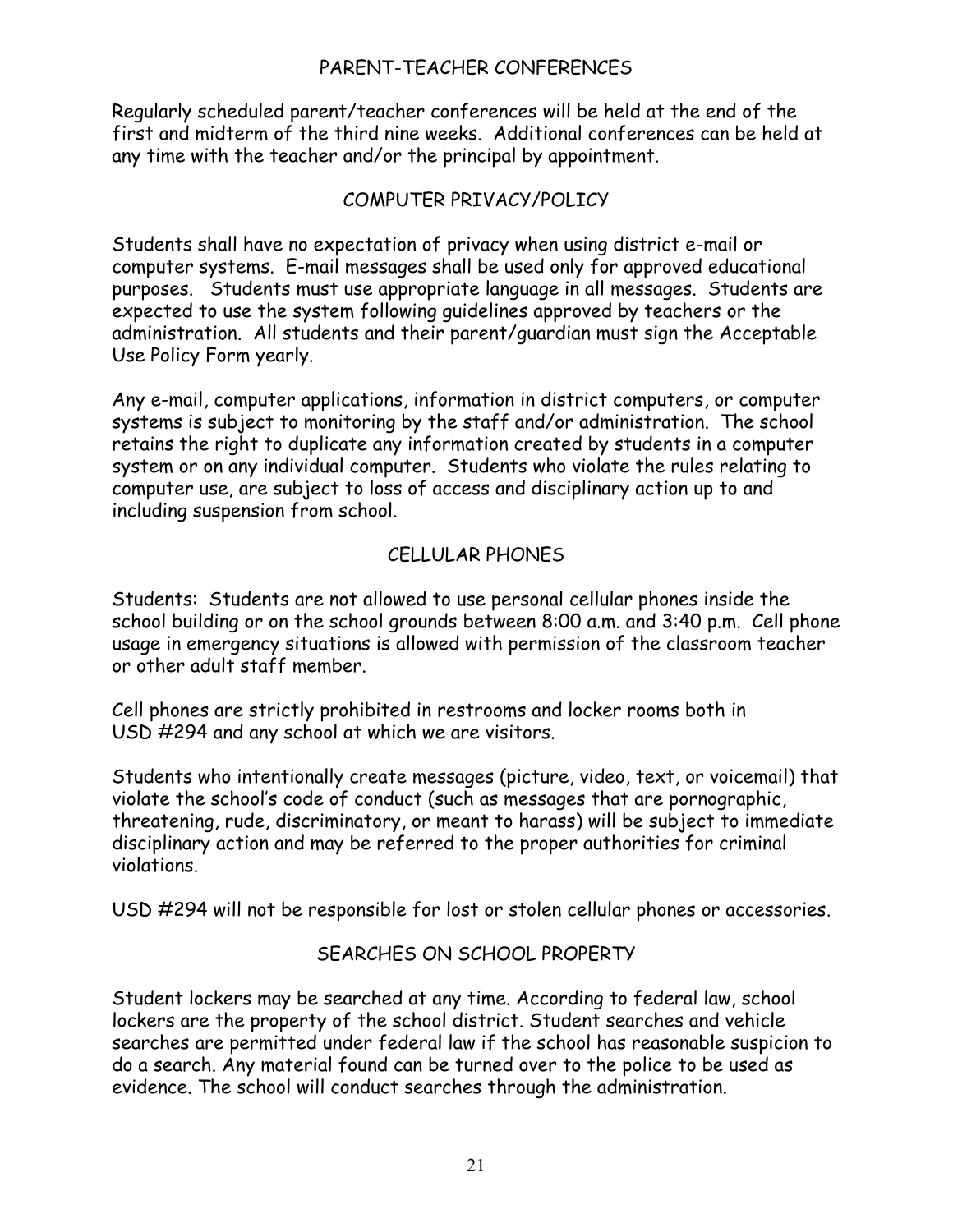#### AWAY TRIP TECHNOLOGY POLICY

Students are allowed to have cell phones and other technology when attending an away trip or overnight trip. The district is not responsible for any technology brought by students. The students may use cell phones to contact parents. Cell phones or other devices may not be used to message or photograph anything or anyone without permission from staff. Staff may collect cell phones at any time from students to prohibit use or distractions. Staff members are then responsible for the technology until it is returned to the student. Any evidence of abuse in regards to this policy would result in administrative action, possible dismissal from the activity or team, and/or loss of technology privileges at school.

#### SCHOOL-SPONSORED ACTIVITIES

Sixth grade students will be allowed to participate in the following Jr. High sports for the upcoming school year: Volleyball, Cross Country, Basketball, and Track. They will be required to sign the DCJ/SHS activities handbook and follow all DCJ/SHS requirements in order to participate and remain eligible. Transportation will be provided to students after school to DCHS, but parents will be responsible for transportation home from practices and games.

Students who miss school due to school activities and events (sporting events, field trips, band/vocal, etc.) are not considered absent. However, the student must get the assigned makeup work before leaving for the activity or event and have the work completed by the due date determined by the teacher. Failure to have the work completed by the determined date could result in loss of credit for the assignment.

#### RELEASE OF STUDENTS FROM EVENTS

A student will only be released to their parents from any away trip activity. This is advised by KSHSAA and is strictly enforced. Students may be released to an authorized guardian with prior principal approval by the end of the school day. Students must travel with the bus to an event unless an emergency situation arises. Parents can then get permission to drive their child only to an event for drop off. Permission must be granted from the principal.

#### **MESSAGES**

Teachers/staff will not be called out of their classrooms during school hours or receive calls during class time (except in cases of extreme emergencies). A message will be transferred to their voicemail or a message will be placed in the teacher's mailbox to return the call at a time when he or she is free.

We urge parents to make arrangements for after-school activities before the child comes to school. If it does become necessary to get in touch with your child, the building secretary will announce emergency messages on the intercom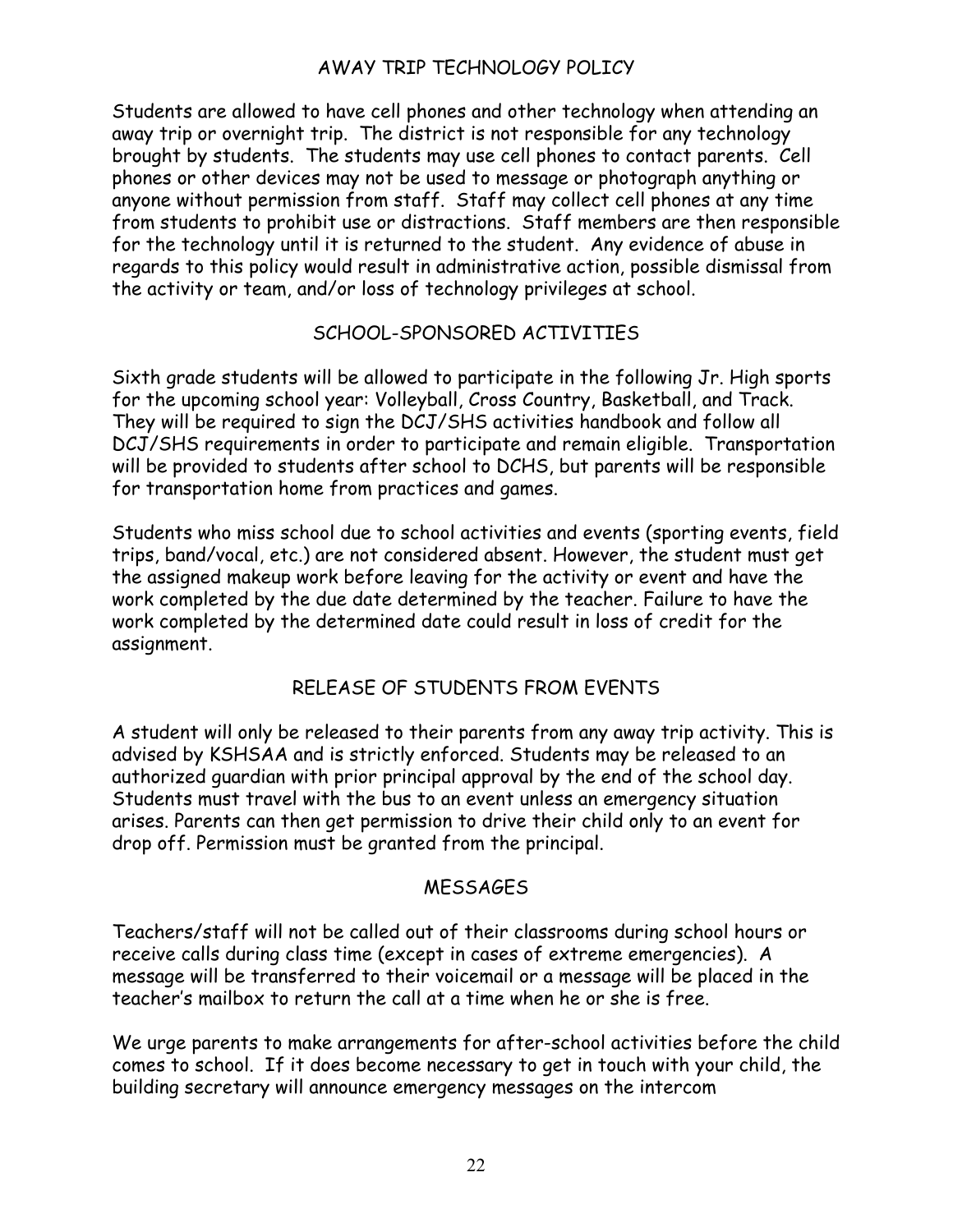approximately five minutes before school is dismissed for the day. Parents are requested to call any emergency type messages into the Elementary School Office at least one hour before school is dismissed.

Students will be permitted to use the telephone only in special cases to make calls or to receive them. Students should obtain a note from their teacher giving them permission to use the phone.

#### WITHDRAWALS AND TRANSFERS

In the event a family plans to move during the school year, the teachers and principal should be notified in advance. This will allow time to get papers ready that the child needs to take. Also, all books (including library books) must be turned into the classroom teacher and the school librarian.

| <b>OBERLIN RED DEVIL LEARNERS ARE:</b> |          |                      |
|----------------------------------------|----------|----------------------|
| <b>RESPECTFUL:</b>                     | SAFE:    | <b>RESPONSIBLE:</b>  |
| *HONEST                                | *SELF    | *OWN YOUR ACTIONS    |
| *KIND                                  | *FRIENDS | *ASK FOR HELP        |
| *COOPERATIVE                           | *THINGS  | *MAKE GOOD DECISIONS |

CODE OF CONDUCT FOR OES

Self-discipline is a sign of maturing and growing up. It is achieved only through constant practice. To help strengthen the child's character and to develop self-discipline, students are requested and expected to observe the rules and regulations of the school and of common courtesy.

In order to guarantee your child and all the students in the building the excellent learning climate they deserve, the staff at the Oberlin Elementary School is using the following Discipline Plan.

#### DISCIPLINE

**Good discipline begins in the home where a child learns from his/her parents at an early age to develop self-control. This will carry over into his/her school behavior very directly.**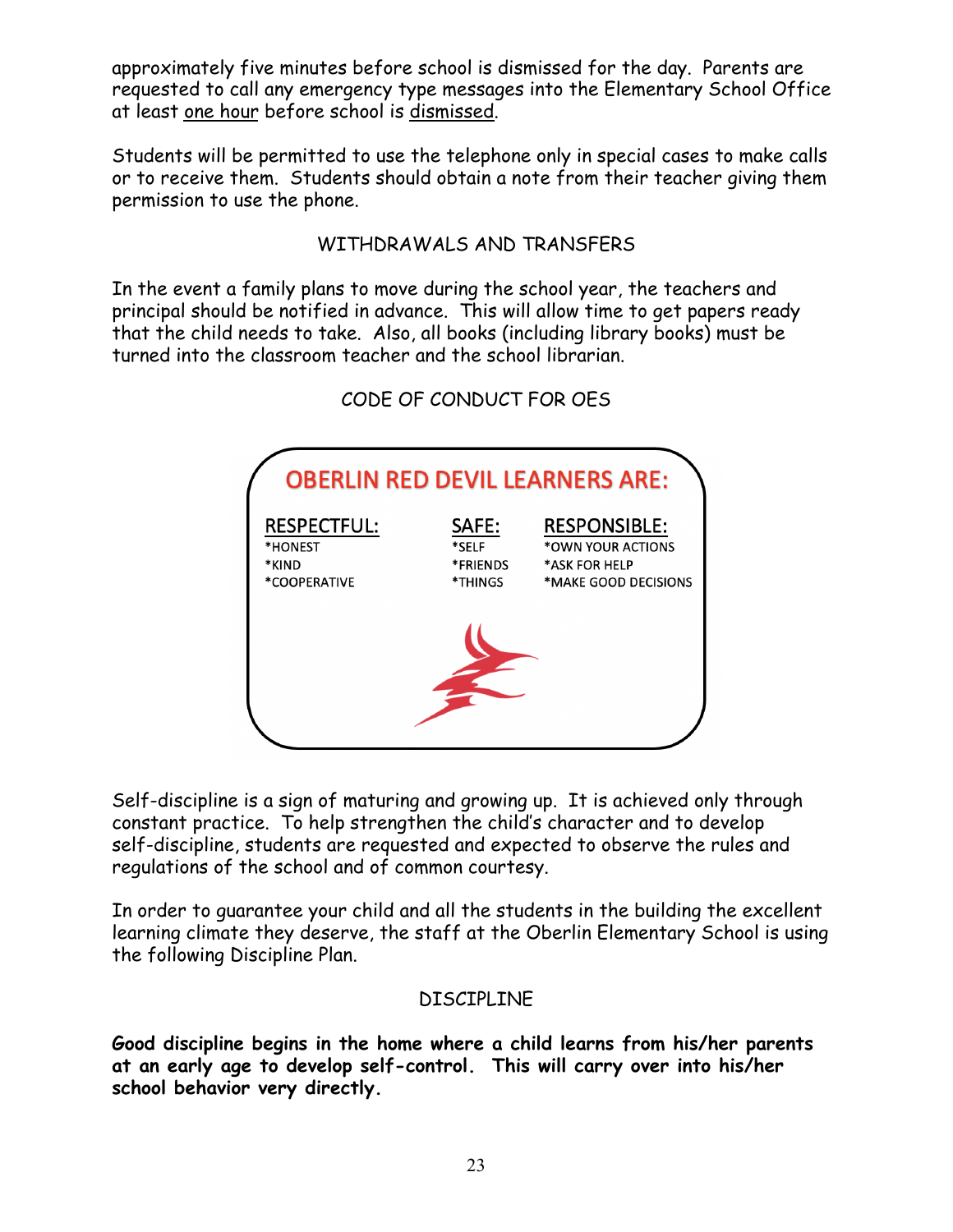Students are expected to conduct themselves in a manner which is in keeping with the activity in which they are involved, respect the rights of others, and obey safety rules and regulations.

The teacher has the authority to insist upon good discipline in the classroom, school building, on the school grounds, and school activities.

Any staff member has the responsibility and authority to correct students in any situation where misbehavior is observed.

Any questions concerning discipline may be clarified by contacting the building principal.

#### **WEAPONS**

A student shall not knowingly possess, handle or transmit any object that can reasonably be considered a weapon on school grounds or off the school grounds at a school activity, function, or event.

This policy shall include any weapon, any item being used as a weapon or destructive device, or any facsimile of a weapon.

Possession of a firearm shall result in expulsion from school for a period of one year (186 school days), except that the superintendent may recommend that this expulsion requirement be modified on a case-by-case basis under the provisions of JDC (Probation). Students violating this policy shall be referred to the appropriate law enforcement agency, and if a juvenile, to Social & Rehabilitative Services.

As used in this policy, the term "firearm" means any weapon (including a starter gun) which will or is designed to or may readily be converted to expel a projectile by the action of an explosive, the frame or receiver of any such weapon, or any firearm muffler or silencer; or any destructive device.

As used in this policy, the term "destructive device" means any explosive, incendiary or poison gas, bomb, grenade, rocket having a propellant charge of more than four ounces, missile having an explosive or incendiary charge of more than one-quarter ounce, mine, or other device similar to any of these devices.

> Board of Education Policy (JCDBB) U.S.D. 294

#### SUSPENSION EXPULSION POLICY

When the principal, or assistant principal of a building determines that the suspension of a student is necessary and appropriate, said employee may impose a short term suspension not to exceed five (5) school days. The established procedures are set forth in the Board Policy of U.S.D. 294.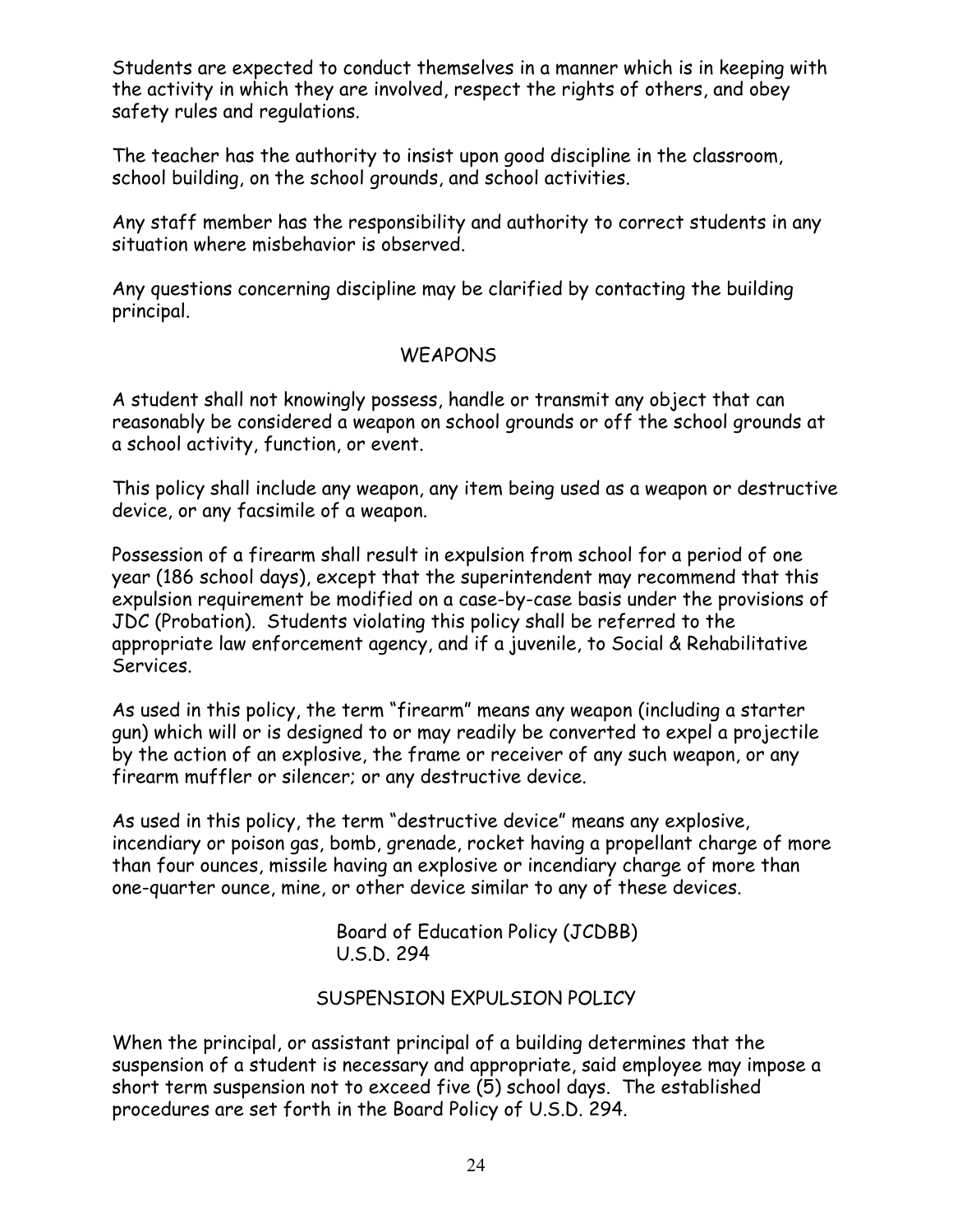#### LUNCHROOM PROCEDURES

- 1. Students are offered at least five food items from the four components. Of this, they must take at least three of the five food items. This is the minimum under the Federal program regulations. However, students may take as many items as they would like but are expected to eat what they have chosen.
- 2. Students must take a full serving for food items to count toward a reimbursable meal.
- 3. Students may decline any food item, including the entree or milk at lunch. Breakfast students are required to take milk and the food that is offered at the window.
- 4. Upon completion of serving all lunch shifts, students in the final shift (fifth and sixth grade) may be offered the remaining items on the choice bar. Students are expected to have a clean tray before asking to return for seconds.
- 5. Students should wait to be dismissed.
- 6. Good table manners are to be practiced at all times by persons eating in the lunchroom.
- 7. Pleasant conversation is expected among students.
- 8. Scuffling and rowdiness is not permitted.
- 9. A reasonable tone and volume of voice is to be used at all times.
- 10. **Students may not bring pop (soda) or candy for consumption at lunch.**
- 11. A microwave is available to heat lunches brought from home.
- 12. Do not pass food or exchange food in the lunchroom.
- 13. Students are to keep food and paper "picked up" in the lunchroom at all times.
- 14. Students are not permitted to blow the outside paper cover off the straw.
- 15. Students are not permitted to wear hats in the lunchroom.
- 16. If a student spills his or her food or drink, that student is expected to assist in the "clean up" of the spilled substance.

# **SAFETY**

The safety of your child is one of our major concerns. The cooperation of the home is needed to build good safety habits. Urge your child to: **WALK ON THE SIDEWALK** or close to the edge of the street (where there are no sidewalks), facing oncoming traffic. Cross only when traffic is clear of the intersection, and only at intersections and marked crossings. **NEVER** enter a strange automobile or vehicle! Go directly to and from school along regularly traveled pedestrian walkways. Advise your child to **NEVER** take candy or treats from a stranger.

The bus alley (north side between the kindergarten and main building) is reserved for USD 294 transportation vehicles only. Please do not park there or use it as a thoroughfare. Only bus riders will be allowed to wait on this side of the building during dismissal. Please remind your student NEVER to attempt to walk between buses. Students will be expected to wait until all buses leave before they may travel across the bus lane.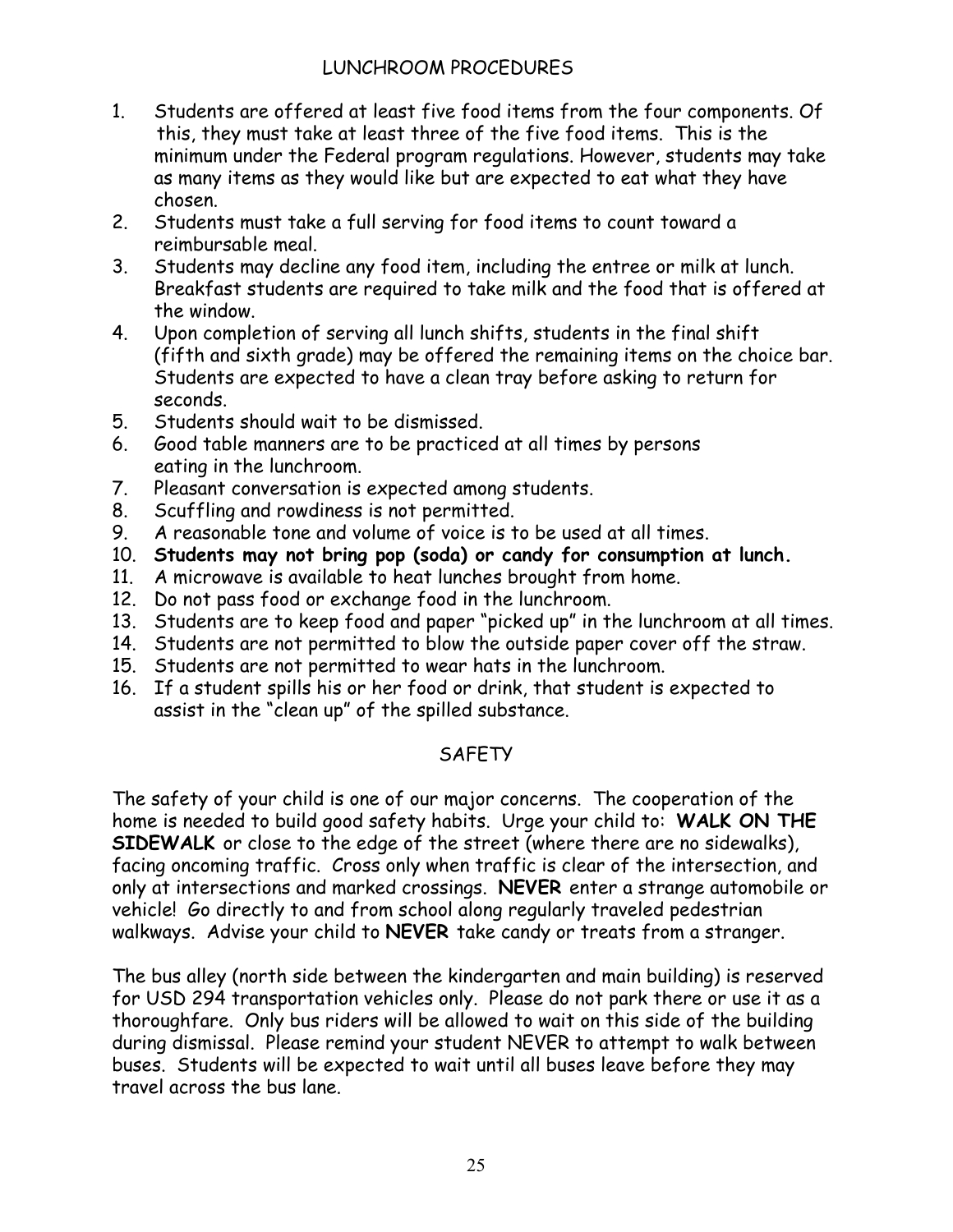#### RETENTION

Occasionally, the question of retaining a child is brought to the attention of the school administration. In any case it should be realized that the teacher has made a thorough study of the case before any such recommendation is made. The school attempts to act toward helping a child so that he/she may progress through school with satisfactory achievement.

"Generally" no student will be retained in a grade unless the principal, teacher, and parent(s) have had a conference to discuss the child's lack of progress and to exchange suggestions for improvement and have reached an agreement as to what is best for the child.

In a few cases, because of poor attendance and/or very low grades, it is necessary for a child to be retained.

### DISTRIBUTING MATERIALS

The school officials request that individuals and organizations, please refrain from expecting the school to disseminate any materials or literature.

#### REFUNDS

Refunds will be made for enrollment fees and lunches on a pro-rated basis if the student has turned all books and materials into the appropriate teacher.

#### ENROLLMENT AND CLASS ASSIGNMENT

Upon enrollment, students will be divided impartially among the teachers of the grade level in which they are enrolled. No preference will be given as to teachers except in cases of retention. If a child is repeating a grade, he/she will not be assigned the same teacher that he/she had in the previous year (unless the child's parents have submitted such a request in writing to place that student in the same teacher's classroom).

#### RELEASE OF CHILDREN DURING THE SCHOOL DAY

If it is necessary for your child to leave during school hours for health or urgent personal reasons, please inform your child's teacher and/or the office in advance if possible.

We ask that you come to the Office and we will call the child to the office to be picked up by you. Your child must sign "out" in the "Blue Book" that is kept on the counter in the Office. Dismissal from the classroom must be cleared through the office.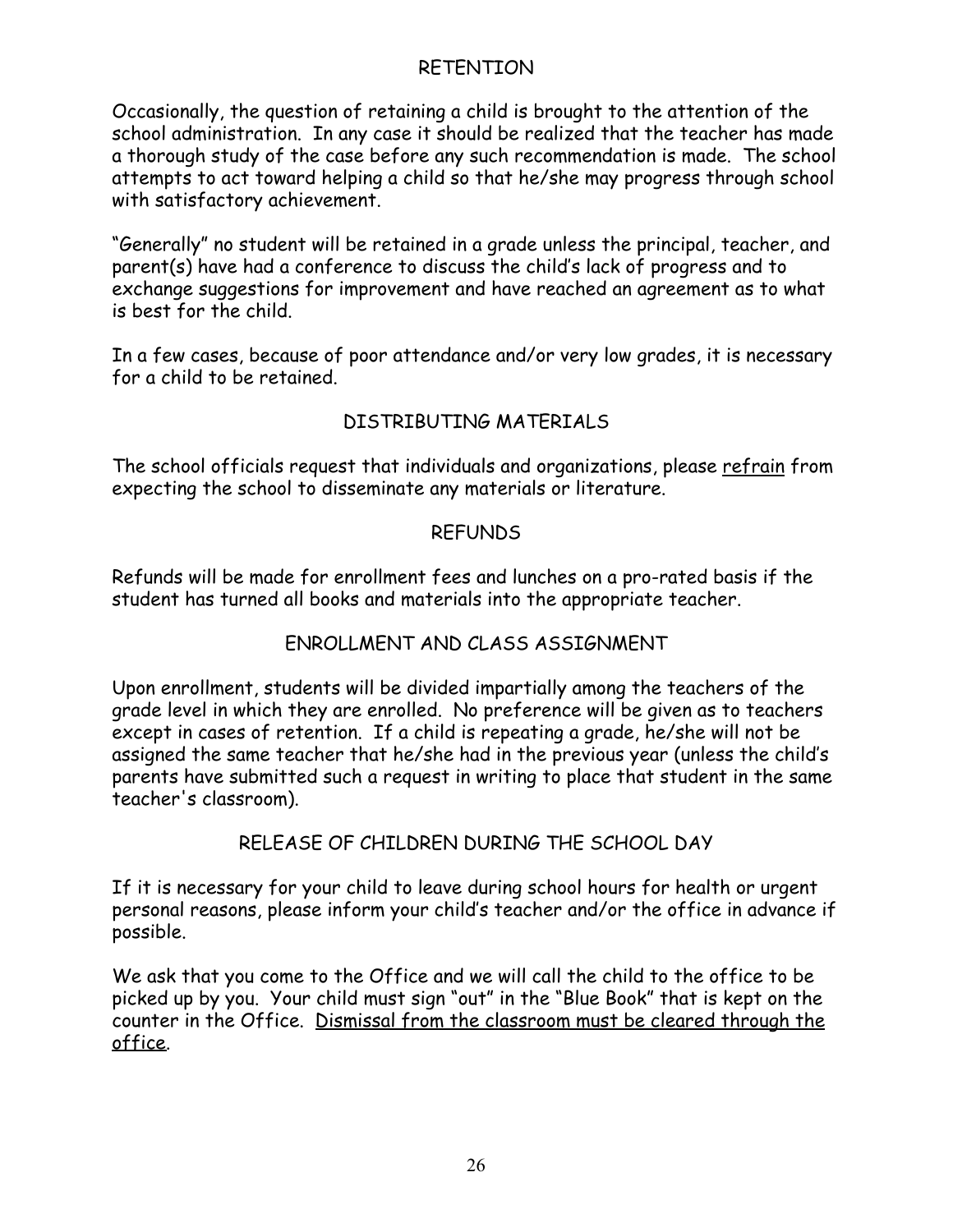#### LEAVING SCHOOL GROUNDS

Students are not permitted to leave the school grounds during the school day without permission.

#### CARE OF SCHOOL PROPERTY

We encourage all students to be proud of our school and feel it is the duty of each student to respect the school's property. Students who deface or lose school property will be required to pay for the damage or loss.

#### PARTY AND HOLIDAY CUSTOMS

Over the past years certain holiday customs and traditions have been observed at OES. Classes will usually have parties at Halloween, Christmas, and Valentines Day. Pre School-3rd grade will also celebrate Easter.

In addition to these, some grades may want to have birthday parties for individual students. We want your child's birthday to be a meaningful one. Birthday parties are to be worked out with the parents of the student and the child's teacher.

The Halloween Party is ordinarily a costume affair for grades K-4. The boys and girls usually bring their costumes to school and dress after lunch and parade through the halls and gym so that all students and teachers may observe and enjoy them.

The Christmas Party is to be worked out in the individual classroom. A small gift exchange may be held, but it is most desirable to keep the expense low. Children may bring a gift to the teacher, but this is not to be encouraged.

Valentine parties are the usual exchange of valentines and games are played. These are also worked out by the individual homeroom teacher.

#### LOST AND FOUND

Clothing and personal belongings that are brought to school should be labeled with the child's name. Lost articles are to be turned in to the OES Office or placed in the Lost and Found Box. Items not claimed after a two week period will be disposed of. All items remaining after school is out will be turned over to a charitable organization.

#### **BICYCLES**

1. All Oberlin Elementary School students, who ride bicycles to school, are expected to adhere to the rules and regulations of the Oberlin City Ordinances, the Laws for bicycle riders in the State of Kansas, and the policies established by the Board of Education of U.S.D. 294, Oberlin, Kansas.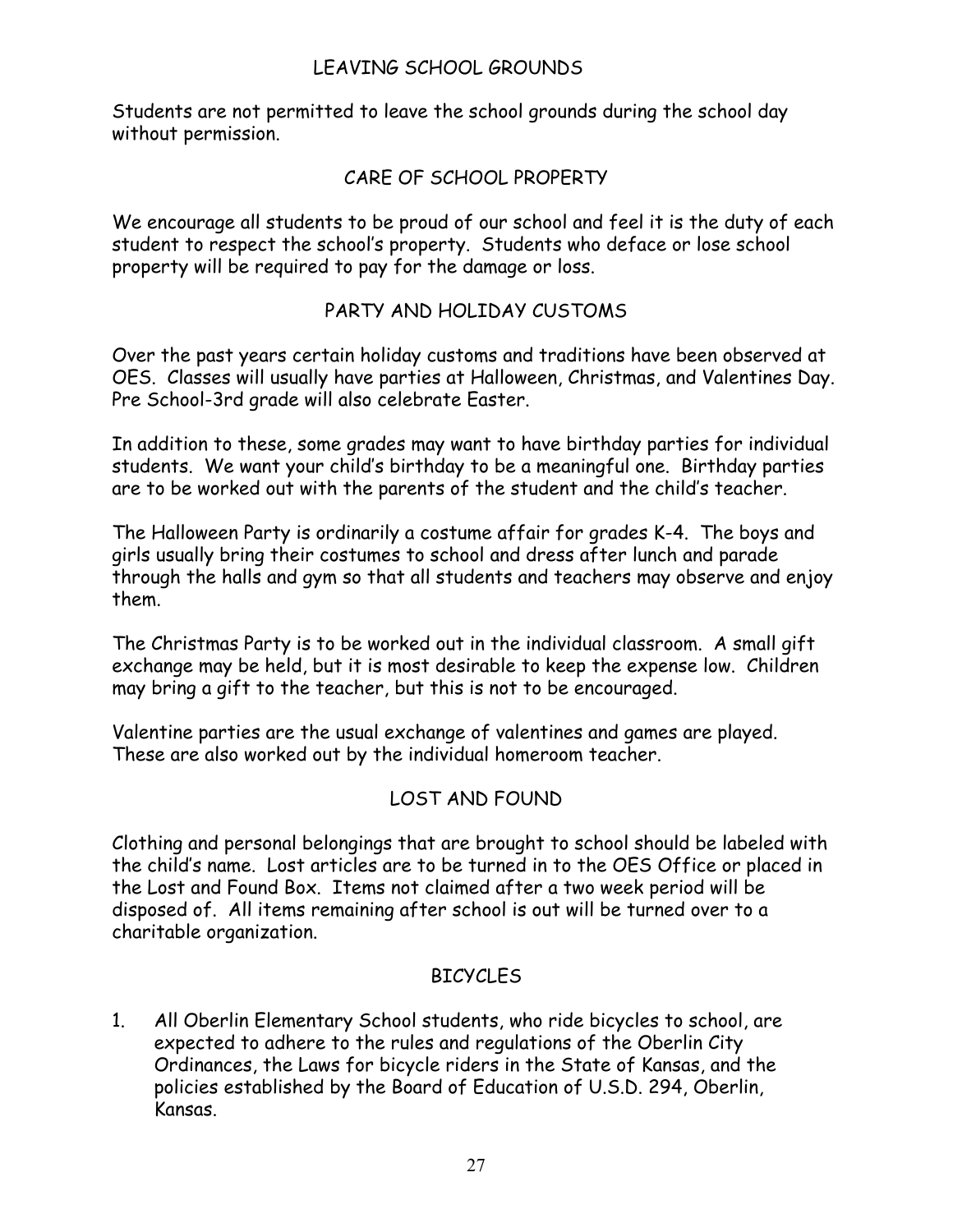- 2. Students who ride bicycles to school, should park the bicycles in the bicycle racks provided on the school premises.
- 3. Students should leave the bicycles parked in the bicycle racks at dismissal time until the school buses have departed from the loading zone.
- 4. Students who plan to go SOUTH on Rodehaver Street should walk their bicycles across Ash Street before riding.
- 5. Students who plan to go EAST or NORTH should walk their bicycles across Rodehaver before riding.
- 6. Kindergarten students should not ride bicycles to school.
- 7. The building principal may develop additional rules for bicycles.

# TRIP CODE OF CONDUCT

Our conduct should reflect pride in our school, community, and ourselves. The following guidelines should serve students of OES in the area of proper conduct on school sponsored trips. It is not meant to cover every situation, but rather the basics associated with all school sponsored trips.

#### School Bus Conduct

- 1. All Oberlin Elementary School Students, who ride the bus, are expected to adhere to the rules and regulations of the passenger code of conduct (36-13-35) as posted on all buses.
- 2. There will be no changing of seats or standing while the bus is in motion, except by direction of the sponsor or bus driver.
- 3. There will be no vandalizing of the bus.
- 4. No obscenities will be allowed--this includes vocal, written and hand signals.
- 5. Excessive noise is unnecessary. Normal conversations and school yells are permissible.
- 6. Each group will police the bus and leave it in a neat and orderly fashion with trash in the proper receptacles.
- 7. Throwing of any items on the bus is strictly prohibited.
- 8. Balloons are not allowed on school buses.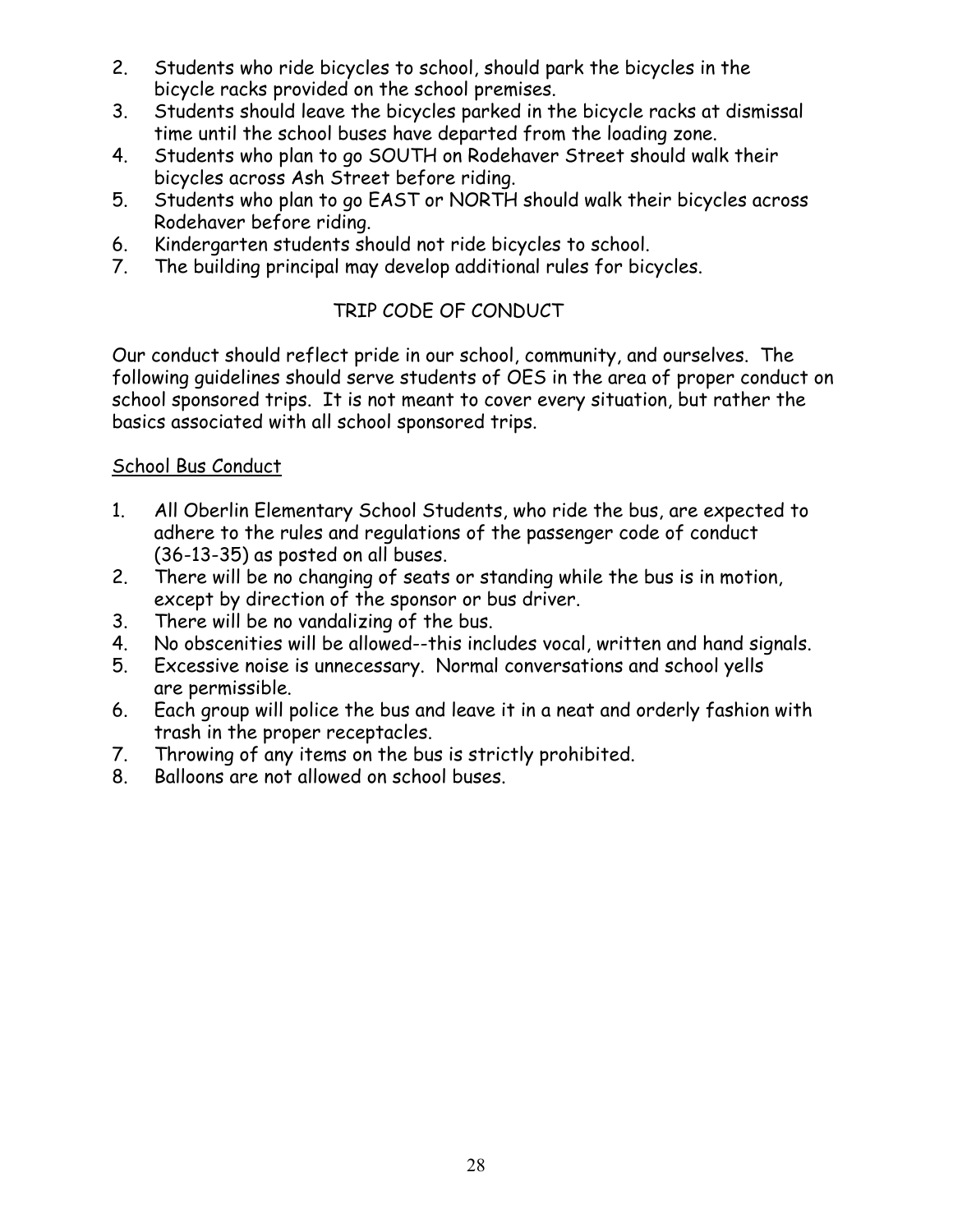#### OES SCHEDULE OF ACTIVITIES 2021-2022

| Staff Development and Workdays  August 13-18, 2021                                                                   |            |
|----------------------------------------------------------------------------------------------------------------------|------------|
| First Day of School for Students  August 19, 2021                                                                    |            |
|                                                                                                                      |            |
|                                                                                                                      |            |
|                                                                                                                      |            |
| NO SCHOOL-Teacher In-Service  October 11, 2021                                                                       |            |
|                                                                                                                      |            |
|                                                                                                                      |            |
| Parent-Teacher Conferences  October 26, 2021                                                                         |            |
|                                                                                                                      | <b>TBA</b> |
|                                                                                                                      |            |
|                                                                                                                      |            |
| NO SCHOOL-Thanksgiving Break  November 24-26, 2021                                                                   |            |
|                                                                                                                      |            |
|                                                                                                                      |            |
|                                                                                                                      |            |
|                                                                                                                      |            |
| NO SCHOOL-Winter Break  December 23, 2021-January 3, 2022                                                            |            |
| NO SCHOOL-Teacher Workday  January 4, 2022                                                                           |            |
|                                                                                                                      |            |
|                                                                                                                      |            |
|                                                                                                                      |            |
| 2022-23 Kindergarten Enrollment  February 1-4, 2022                                                                  |            |
|                                                                                                                      |            |
| Parent-Teacher Conferences  February 24, 2022                                                                        |            |
|                                                                                                                      |            |
|                                                                                                                      |            |
|                                                                                                                      |            |
|                                                                                                                      |            |
|                                                                                                                      |            |
|                                                                                                                      |            |
|                                                                                                                      |            |
|                                                                                                                      |            |
| 2022-23 Kindergarten Round-Up  April 25, 2022<br>OES Grades 1-3 Concert at 6:30 p.m./4-6 at 7:15 p.m. April 25, 2022 |            |
| Fourth Grade Conservation Roundup  April 26, 2022                                                                    |            |
|                                                                                                                      |            |
|                                                                                                                      |            |
|                                                                                                                      |            |
|                                                                                                                      |            |
|                                                                                                                      |            |
|                                                                                                                      |            |
|                                                                                                                      |            |
|                                                                                                                      |            |
|                                                                                                                      |            |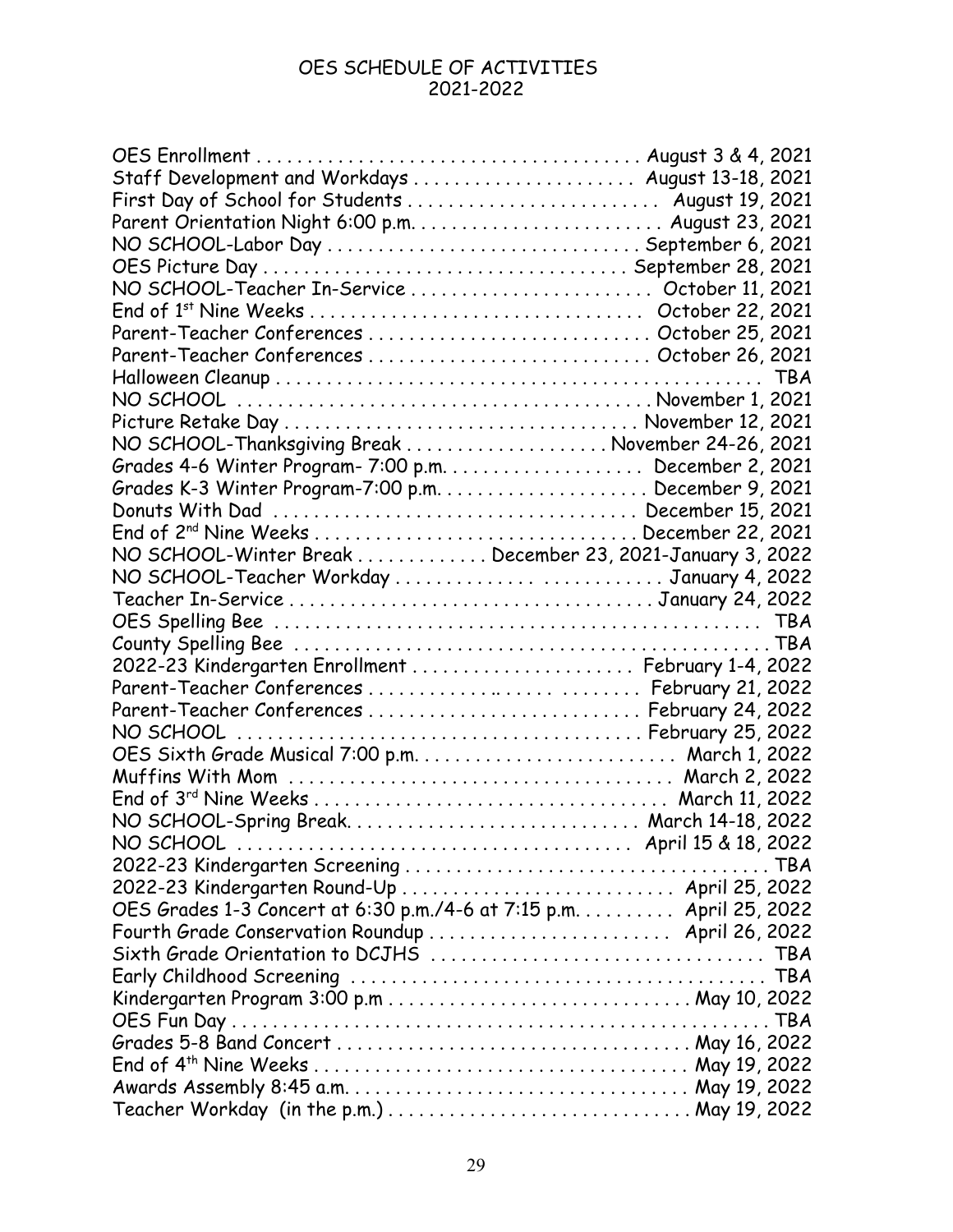Thank you for taking the time to familiarize yourself with our guidelines and policies! We look forward to working with you to make your child's education an enjoyable and productive experience.

OES Faculty and Staff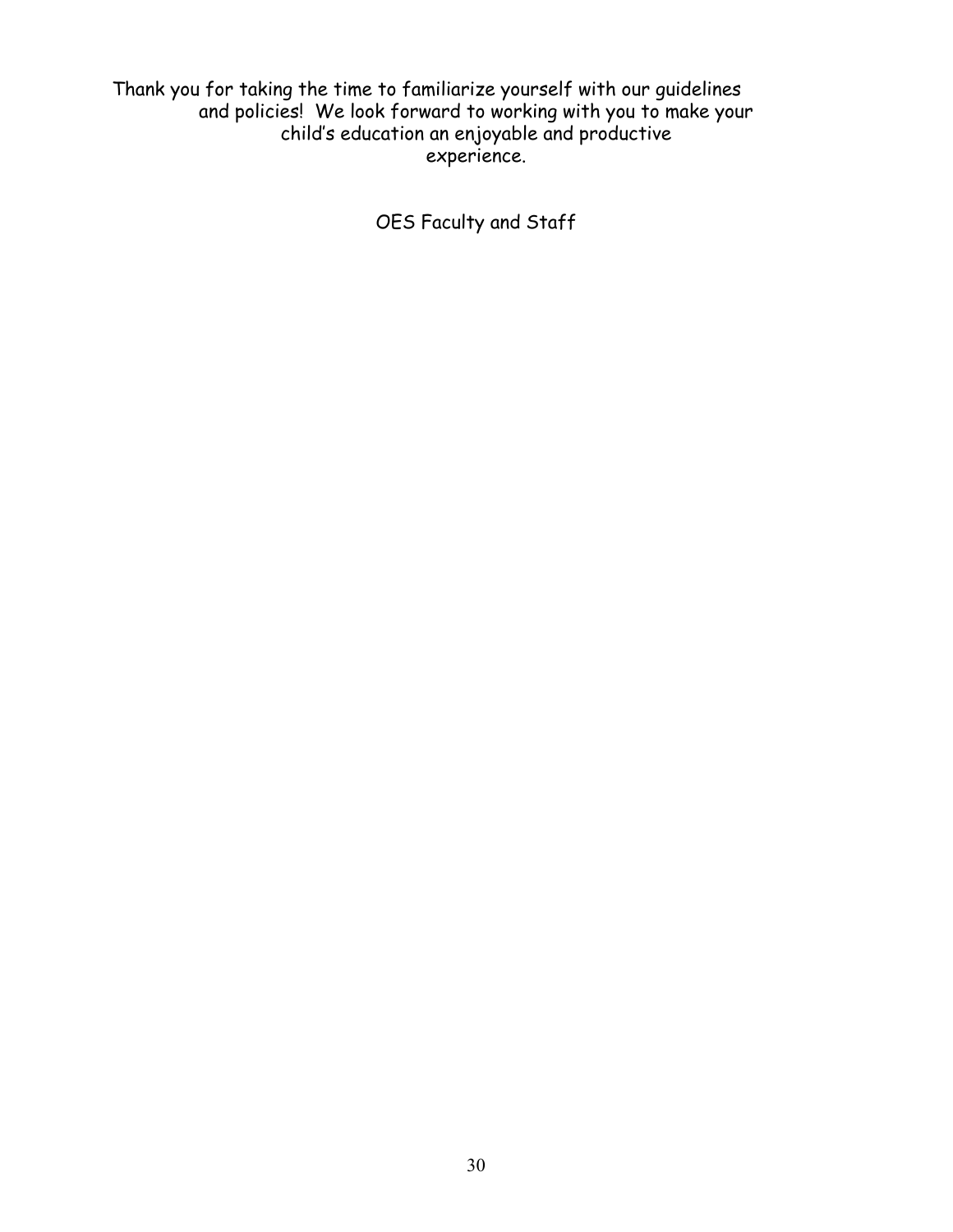# INDEX

| Family Educational Rights and Privacy Act (FERPA)  5 |  |
|------------------------------------------------------|--|
|                                                      |  |
|                                                      |  |
|                                                      |  |
|                                                      |  |
|                                                      |  |
|                                                      |  |
|                                                      |  |
|                                                      |  |
|                                                      |  |
|                                                      |  |
|                                                      |  |
|                                                      |  |
| National School Lunch and Breakfast Program  6-7     |  |
|                                                      |  |
|                                                      |  |
|                                                      |  |
|                                                      |  |
|                                                      |  |
|                                                      |  |
| Release of Children During the School Day  26        |  |
|                                                      |  |
|                                                      |  |
|                                                      |  |
|                                                      |  |
|                                                      |  |
|                                                      |  |
|                                                      |  |
|                                                      |  |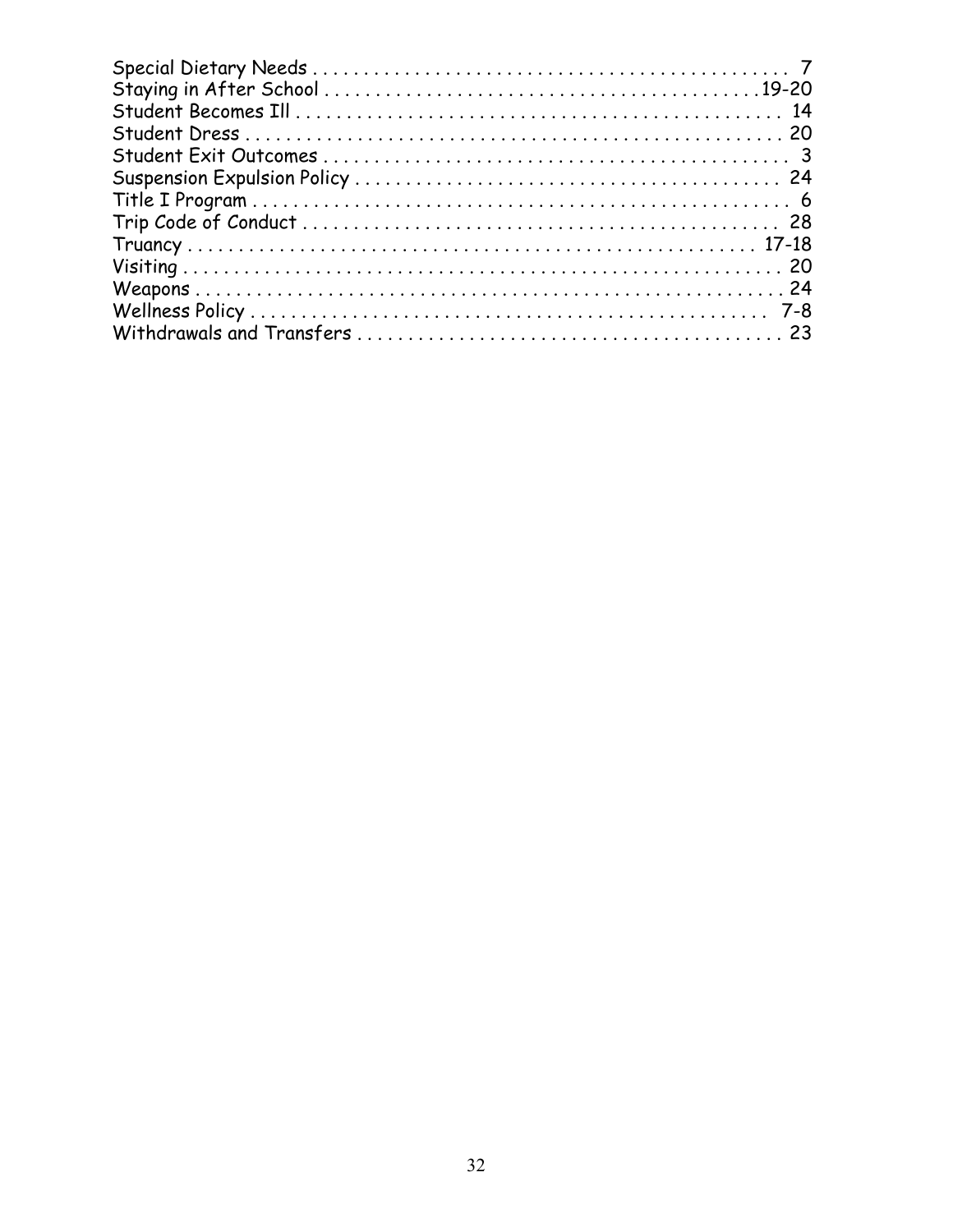# Permission For Self-Administration of Medication

| School and the second second second second second second second second second second second second second second second second second second second second second second second second second second second second second seco                                                                                                                                                                                                                                 |                                                                                                                |
|----------------------------------------------------------------------------------------------------------------------------------------------------------------------------------------------------------------------------------------------------------------------------------------------------------------------------------------------------------------------------------------------------------------------------------------------------------------|----------------------------------------------------------------------------------------------------------------|
|                                                                                                                                                                                                                                                                                                                                                                                                                                                                |                                                                                                                |
|                                                                                                                                                                                                                                                                                                                                                                                                                                                                |                                                                                                                |
|                                                                                                                                                                                                                                                                                                                                                                                                                                                                |                                                                                                                |
|                                                                                                                                                                                                                                                                                                                                                                                                                                                                | Conditions under which the medication is to be given:                                                          |
| Any additional circumstances under which the medication is to be                                                                                                                                                                                                                                                                                                                                                                                               |                                                                                                                |
|                                                                                                                                                                                                                                                                                                                                                                                                                                                                |                                                                                                                |
| I hereby give my permission for<br>administer the above medication at school as ordered. I understand that it is my<br>responsibility to furnish this medication. I acknowledge that the school incurs no<br>liability for any injury resulting from the self-administration of medication and<br>agree to indemnify and hold the school, and its employees and agents, harmless<br>against any claims relating to the self-administration of such medication. | to                                                                                                             |
|                                                                                                                                                                                                                                                                                                                                                                                                                                                                | My child has been instructed on self-administration of the medication and is<br>authorized to do so in school. |
|                                                                                                                                                                                                                                                                                                                                                                                                                                                                | <b>Date</b>                                                                                                    |

**Signature of Parent or Guardian**

**\_\_\_\_\_\_\_\_\_\_\_\_\_\_\_\_\_\_\_\_\_\_\_\_\_\_\_\_\_\_\_\_\_\_\_\_\_\_\_\_\_\_\_Date\_\_\_\_\_\_\_\_\_\_\_\_\_\_\_\_\_\_\_**

**Signature of Health Care Provider**